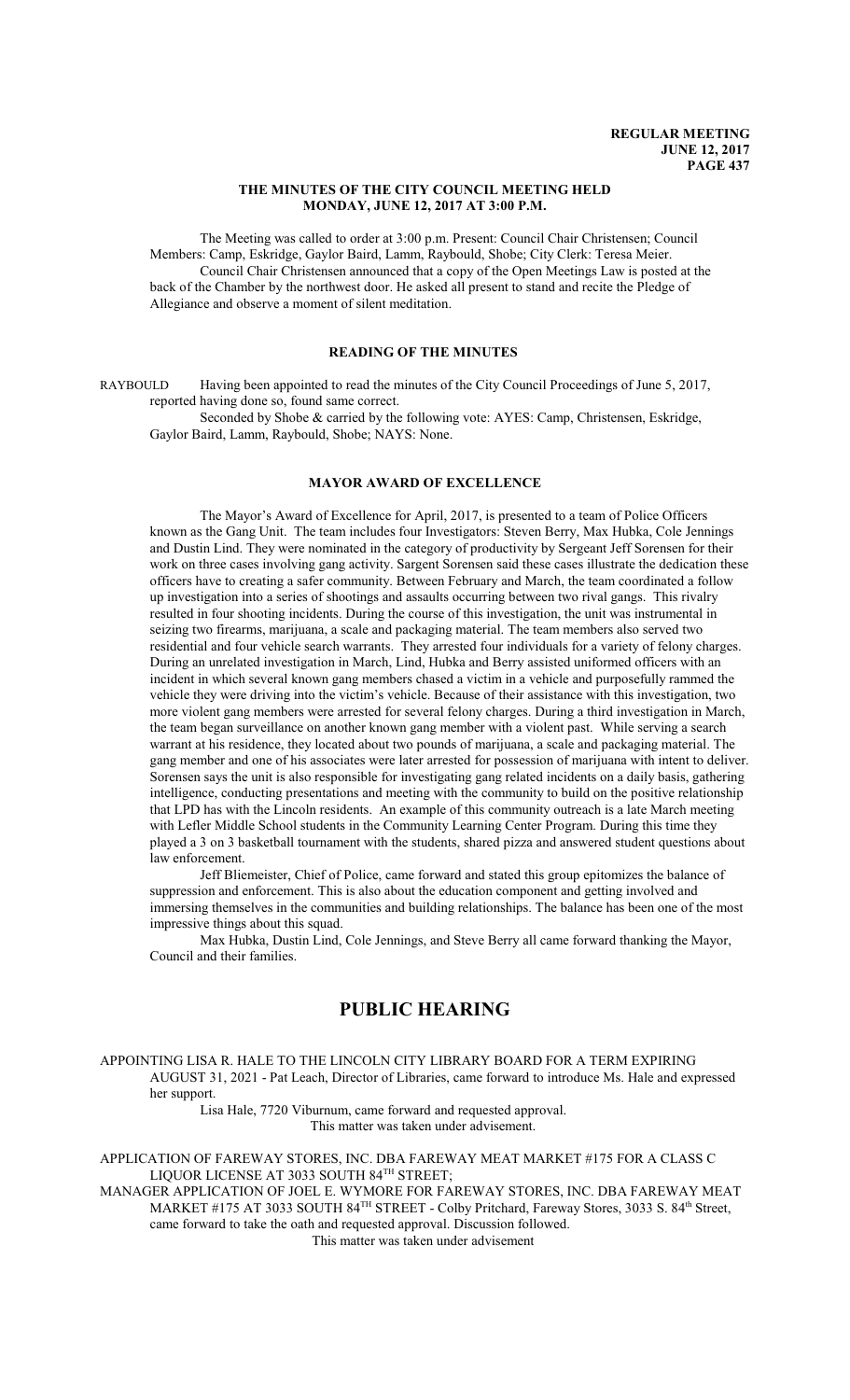APPLICATION OF HQR LLC DBA PIEZANO'S FOR A CLASS I LIQUOR LICENSE AT 2740 SOUTH STREET;

MANAGER APPLICATION OF MATTHEW M. QUINTERO FOR HQR LLC DBA PIEZANO'S AT 2740 SOUTH STREET - Matthew Quintero, 1000 Sicamore Drive, came forward to take the oath and requested approval. Discussion followed.

Cyndi Lamm, Council Member, inquired about Mr. Quintero's alcohol class that he was scheduled to attend.

Mr. Quintero confirmed he did attend the class.

This matter was taken under advisement.

APPLICATION OF ZOO BAR FOR A SPECIAL DESIGNATED LICENSE TO COVER AN OUTDOOR AREA MEASURING APPROXIMATELY 438 FEET BY 267 FEET AT 14 TH STREET BETWEEN O AND P STREETS ON JULY 7, 2017 BETWEEN 4:00 P.M. AND 1:00 A.M. AND JULY 8, 2017 BETWEEN NOON AND 1:00 A.M. - Pete Waters, Zoo Bar, 136 N. 14<sup>th</sup> Street, came forward and requested approval. This matter was taken under advisement.

ACCEPTING THE REPORT OF NEW AND PENDING CLAIMS AGAINST THE CITY AND APPROVING DISPOSITION OF CLAIMS SET FORTH FOR THE PERIOD OF MAY 16-31, 2017 - Clerk read an email from Kevin Keith, 2828 N. 23<sup>rd</sup> Street, stating he was unable to attend the meeting, but felt his denial should be overturned and he should be granted his claim.

Jeff Kirkpatrick, City Attorney, came forward and explained the claim by Mr. Keith was in regard to a cell phone. Mr. Keith was arrested for stealing cell phones out of cars and the three cell phones that were in his possession were taken into police property. One of the phones was owned by Mr. Keith that was released from the Police Property Unit who sent him a letter at his last known address. The letter was returned and about a month after that the phone was destroyed due to not having a current address for Mr. Keith. Discussion followed.

This matter was taken under advisement.

APPROVING AN INTERLOCAL AGREEMENT BETWEEN THE CITY, LANCASTER COUNTY, AND SAUNDERS COUNTY FOR THE DEVELOPMENT OF A LOCAL WORKFORCE INVESTMENT SYSTEM - Jan Norlander-Jensen, Workforce Administrator, came forward and stated this is a continuation of an Agreement with the parties as their designation in the Greater Lincoln local area under current Federal Legislation, which is now the Workforce Innovation Opportunity Act. Agreement continues the designation of the Mayor of Lincoln as the Chief Elected Official for the Greater Lincoln local area. The Interlocal Agreement is on Saunders County Agenda tomorrow and will go in front of the Lancaster County Board next week.

Cyndi Lamm, Council Member, inquired about the City's share on the factsheet provided that stated \$94,046, but the budget only approved \$82,705.

Ms. Norlander-Jensen stated she was unaware if that figure is proposed or actual, but would look into the figures and get back to the Council with accurate figures. There is also a General Fund Allocation given to both the Board as well as some of the operations.

Leirion Gaylor Baird, Council Member, asked what the programs seek to accomplish and what the funds are used for.

Ms. Norlander-Jensen explained the funds are Federal Funds that come to the State of Nebraska through the Nebraska Department of Labor and is then allocated to the three local areas. Greater Lincoln received three separate grants: youth, dislocated worker and adult. Youth money develops a work ethic, obtaining an education credential and helping youth choose a career pathway and a number of other things. Dislocated work grant is primarily to shorten the time between worker dislocation and re-employment. This matter was taken under advisement.

AUTHORIZING A TRANSFER OF APPROPRIATIONS IN THE AMOUNT OF \$25,000 FROM MISCELLANEOUS BUDGET/CONTINGENCY TO GENERAL EXPENSE TO SPONSOR THE NEBRASKA 150<sup>TH</sup> CELEBRATION - Rick Hoppe, Mayor's Office, came forward and said this celebration is to share Nebraska history and culture to the citizens through a series of events in Lincoln. The Friends of 150 Foundation have also been raising money for the different events. The Visitors Convention Bureau has agreed to match the City's contribution of \$25,000. Discussion followed.

Jeff Searcy, Chair of Nebraska 150 Foundation, came forward and shared this has been years of planning for this 150<sup>th</sup> year celebration and expressed his support. Discussion followed. This matter was taken under advisement.

TEXT AMENDMENT 17006 – AMENDING TITLE 3 DESIGN STANDARDS FOR ZONING REGULATIONS BY REPEALING CHAPTER 3.05 GENERAL REQUIREMENTS FOR SUBMISSION OF AN ENVIRONMENTAL IMPACT STATEMENT FOR B-5 PLANNED REGIONAL BUSINESS DISTRICT; BY REPEALING CHAPTER 3.15 STANDARDS FOR BANKS AND OTHER FINANCIAL INSTITUTIONS DRIVE-IN TELLER FACILITIES IN THE O-1 DISTRICT; AND BY REPEALING CHAPTER 3.20 SIGNAGE FOR HISTORIC BUILDING REUSE BY SPECIAL PERMIT; BY REPEALING CHAPTER 3.25 STANDARDS FOR EXCEEDING MAXIMUM HEIGHT BY SPECIAL PERMIT (SECTION 27.63.220 – CHURCH STEEPLES, TOWERS, ORNAMENTAL SPIRES AND SECTION 27.63.250 – PERMITTED USE); BY REPEALING CHAPTER 3.60 DESIGN STANDARDS FOR CONSTRUCTION, DEVELOPMENT AND MAINTENANCE OF PARK LAND; AND BY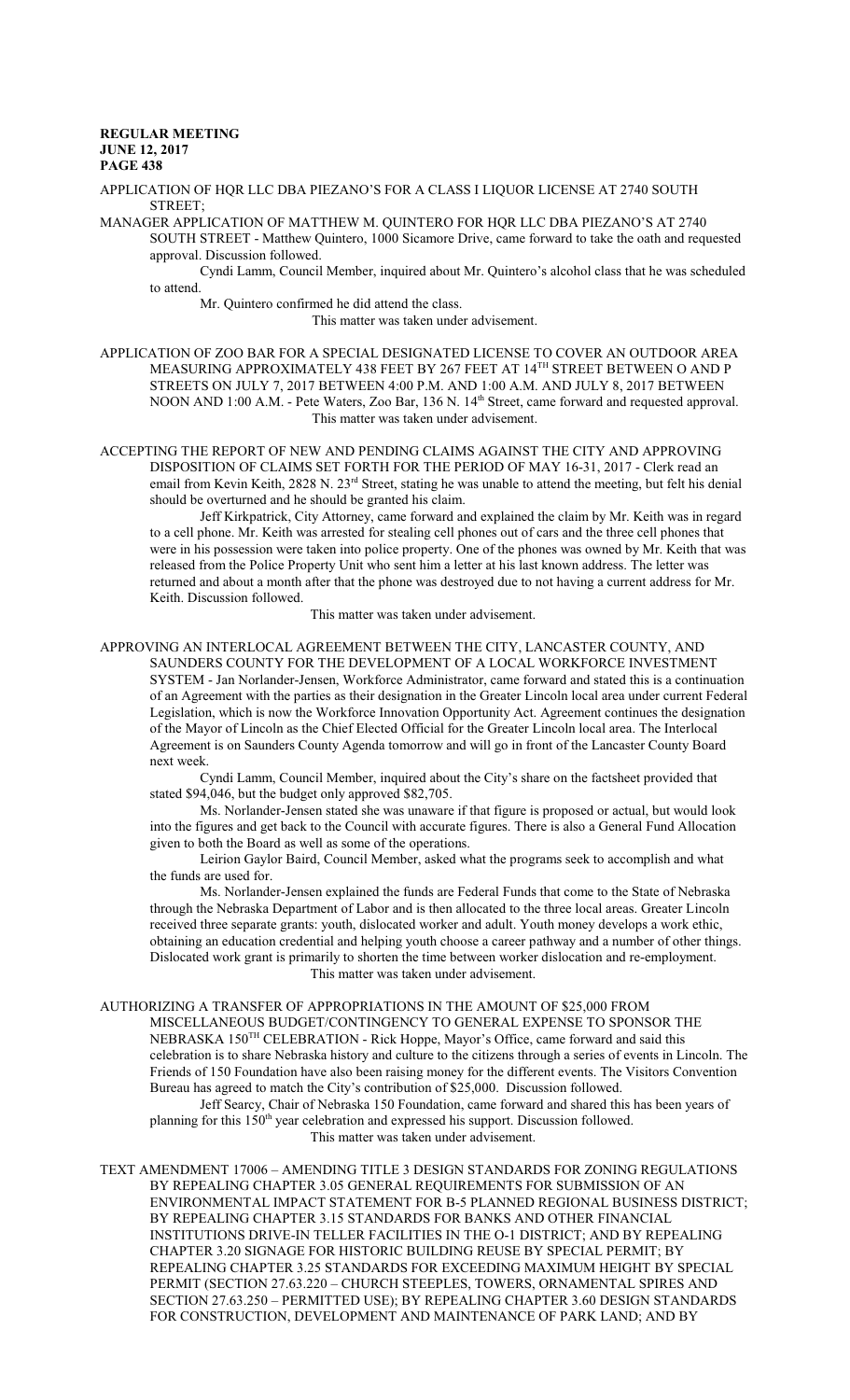REPEALING CHAPTER 3.80 TECHNOLOGY PARK DESIGN STANDARDS IN THEIR ENTIRETY AS SAID DESIGN STANDARDS ARE NOT NEEDED, NOR USED; AND AMENDING SECTION 7.1 PARKING LOTS, PARKING AREAS, AND DRIVING AISLES OF CHAPTER 3.50 DESIGN STANDARDS FOR SCREENING AND LANDSCAPING TO GRANT AN EXCEPTION FROM THE REQUIRED SCREENING ALONG THE PUBLIC RIGHT-OF-WAY WHEN THE PARKING AREA AND DRIVING AISLES ARE SET BACK 100 FEET OR MORE FROM THE NEAREST PUBLIC RIGHT-OF-WAY - David Cary, Director of Planning Department, came forward and shared this item is related to item #28 on the Agenda. This is for design standards under resolution form and the related item is for design standards under ordinance form, which would be the code amendment proposed within the package. There are a number of changes mostly amendments and changes that are identifying areas of the code and the design standards that are either outdated or that have not been used. This package has been out for public view since March, 2017. This package did go to the Mayor's Neighborhood Roundtable and was approved unanimously by the Planning Commission. This is to also make sure the code and standards are up to current practices.

Leirion Gaylor Baird, Council Member, questioned the deletion of Chapter 3.06 which deals with standards of construction and development and maintenance on park land and asked for rational on deleting this section and if the park maintenance standards are dealt with elsewhere.

Mr. Cary explained they did follow up with the Parks Department staff in particular on this question and they reiterated that these standards are not what they currently use for their maintenance and ongoing work efforts in the parks. Parks has explained that they use general policies as far as mowing. This is also done site by site and park by park based on their district. Discussion followed.

This matter was taken under advisement.

APPROVING A STARTRAN TRANSPORTATION AGREEMENT BETWEEN THE CITY OF LINCOLN AND THE UNIVERSITY OF NEBRASKA-LINCOLN FOR THE ROUTE #24-HOLDREGE AND ROUTE #25-VINE INTER-CAMPUS BUS SERVICE ROUTE FOR A FIVE YEAR TERM - Mike Davis, Transit Manager, came forward and shared that Startran has been providing bus service for UNL since 1994. There are two separate agreements, one is in regards to the Innovation Campus and the other is in regards to bus routes 24 and 25. The ridership on routes 24 and 25 is approximately 4,000 one way trips per day and the operating costs in this agreement includes a 3% per year annual increase and are based on the actual costs. The capital costs will be a little different now. In the previous Agreement UNL had ownership of some buses, and if the Agreement was terminated the City would then have to pay UNL back. With this Agreement, Startran has gone to more of a Service Agreement, where UNL pays an amount to cover the capital cost each year. The services have not changed from the previous Agreement. This was approved by the UNL Board of Regents on March 31, 2017.

Cyndi Lamm, Council Member, asked about the capitalization. Currently, there are 5 buses that are paid for and 4 that the capitalized cost is being reflected in the City's expenses, and asked what is the plan going forward with buses having a certain life span.

Mr. Davis explained when UNL first signed up for service they paid for 100% of buses up front. There are 9 buses in this Agreement, 5 that were paid for 100% and then the 4 buses have been moved into this new capital cost category. An annualized cost has been done and they have taken the costs of the bus which is approximately \$500,000 per bus. Take that amount and times it by 4. There is also some miscellaneous equipment that goes on the buses which was also included in the cost. They then take the life span of a bus, which typically a bus can be replaced at 12 years, but no later than 15 or 16 years. That is how they come up with an annualized cost of service. This formula would not be applied to the other 5 buses until that timeframe runs out from when the buses were purchased, which is 2027.

Jon Camp, Council Member, asked if there was a 5 year contract and there is roughly \$200,000 to amortize the costs and if UNL does not renew this Agreement, then there would still be an unamortized amount. What would that do to the financial implications to the City?

Mr. Davis said they are confident if the Agreement is terminated then they could make it work if they have to pay back the percentage. This is why the new Agreement would work better because the City is not obligating themselves into the future. If the contract is terminated by either party then the City would have to pay the amount of the 5 buses back to UNL. The 4 buses there is just an annualized costs that would not require any money to be paid back to UNL.

Mr. Camp asked if the contract is terminated and the City pays UNL back for the 5 buses what would happen to the buses.

Mr. Davis confirmed the City currently has a fleet of 67 total buses and those buses would be integrated into the current fleet and into the Capital Replacement Plan. Discussion followed.

Chris Connolly, City Attorney, came forward and explained if UNL terminates this contract they are without any bus service. Also, the idea of making this shift is to better account for all the costs by doing an annualized costs of service rather than just buying buses up front. There were some advantages having the money at the beginning of the contract, but it makes more sense to spread the costs out over time and there is a fixed payment from UNL that covers everything. This provides less risk of things inflating more than they should be because there is an inflation factor built in, instead of the money being fronted for the buses. This is a more comprehensive way of covering the total costs of the service. The contract also states that if there is a termination then both parties will negotiate in good faith.

This matter was taken under advisement.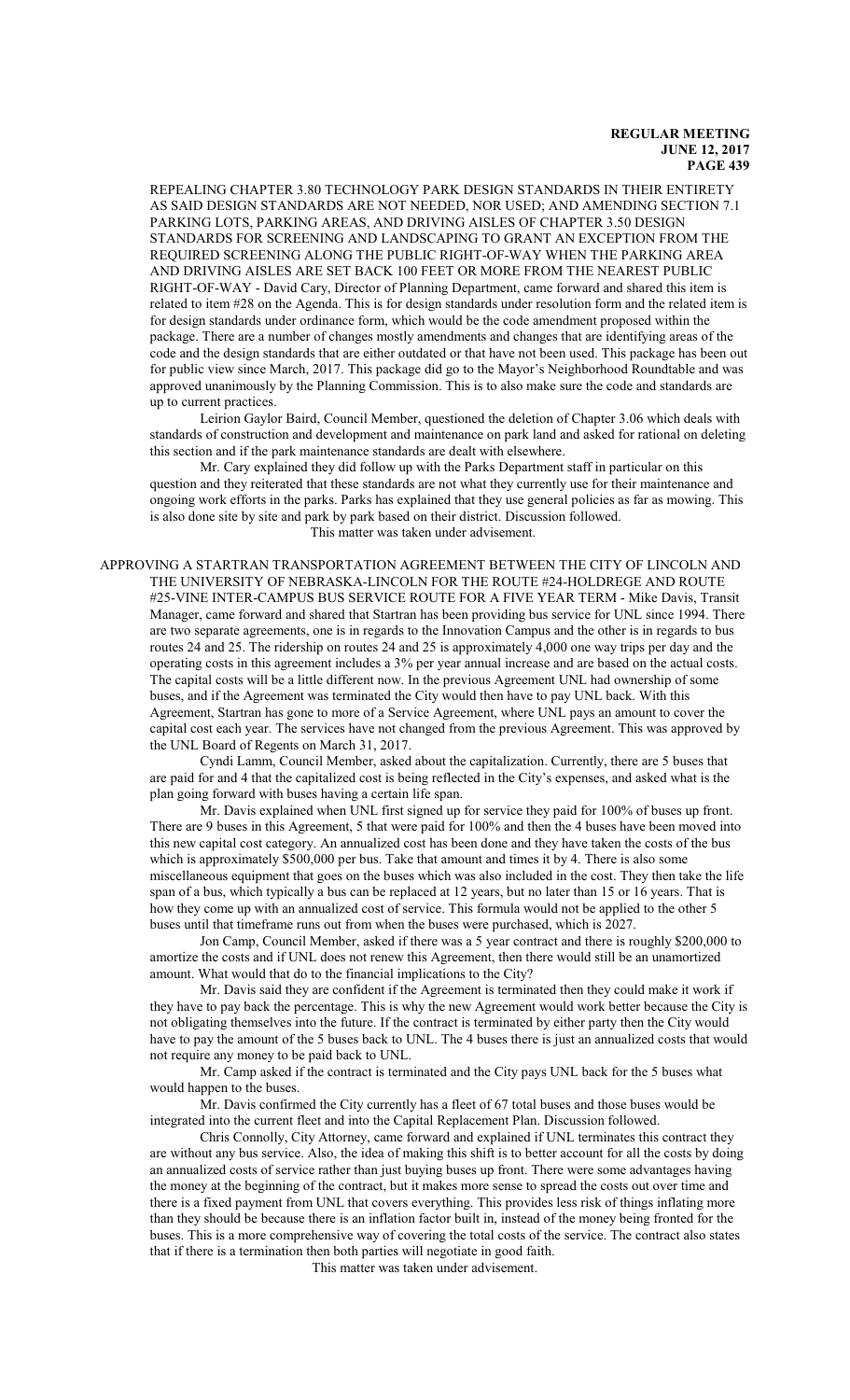ORDINANCE TO READOPT ORDINANCE NO. 20304 ADOPTED ON MARCH 14, 2016 RELATING TO TEXT AMENDMENT 16001 – AMENDING CHAPTER 27.59 OF THE LINCOLN MUNICIPAL CODE RELATING TO AIRPORT ZONING REGULATIONS TO EXTEND THE APPROACH ZONE FROM 3 MILES TO A NEW LIMIT OF 10 MILES, ESTABLISH THE AREA INCLUDED WITHIN THE AIRPORT HAZARD AREA, REVISE EXISTING DEFINITIONS AND ADD NEW DEFINITIONS, AND OTHER CHANGES TO BE IN ACCORDANCE WITH THE PASSAGE OF NEBRASKA LEGISLATIVE BILL (LB) 140, AND REPEALING SECTIONS 27.59.010 THROUGH 27.59.040, 27.589.060 THROUGH 27.59.090, 27.59.120, 27.59.140, AND 27.59.150 OF THE LINCOLN MUNICIPAL CODE AS HITHERTO EXISTING - Rick Peo, City Attorney, came forward and shared this is primarily a housekeeping matter and this ordinance was adopted without going through a 10 day notice of publication prior to adoption in the Journal Star. In order to ensure the upcoming Airport Zoning Regulations that is on the Agenda next week is valid we need to readopt this ordinance to make sure it meets the jurisdiction requirements. Although we are allowed to put Airport Zoning Regulations in our Zoning Code it does not fall within our general zoning jurisdiction. Airport Zoning Regulations are a statewide concern that are regulated separately. The State has a 10 day rule and Lincoln has an 8 day rule and the 10 day rule was not caught.

Cyndi Lamm, Council Member, asked if this would impact the drone ordinance that was passed in April, 2016.

Mr. Peo stated he could not speak to that specifically, but drones are covered separately so it would not fall within this particular ordinance.

This matter was taken under advisement.

TEXT AMENDMENT 17006 – AMENDING THE LINCOLN MUNICIPAL CODE RELATING TO THE LAND SUBDIVISION ORDINANCE (TITLE 26) AND THE ZONING ORDINANCE (TITLE 27) TO MAKE REVISIONS THAT HAVE BEEN COLLECTED BY CITY STAFF OVER THE PAST SEVERAL YEARS AND RANGE FROM CORRECTION OF MINOR ERRORS, TO DELETION OF OBSOLETE PROVISIONS, TO MORE SUBSTANTIVE CHANGES THAT IMPROVE THE APPROVAL PROCESS FOR CITY STAFF AND THE PUBLIC AND ELIMINATE BURDENSOME REQUIREMENTS BY REPEALING SECTION 27.63.140, BY AMENDING SECTIONS 26.11.036, 26.11.037, 26.15.015, 26.15.020, 26.19.020, 26.19.041, 26.23.140, 27.06.020, 27.06.120, 27.06.130, 27.06.150, 27.07.030, 27.51.030, 27.62.030, 27.62.090, 27.62.100, 27.62.120, 27.63.025, 27.63.180, 27.63.500, 27.63.510, 27.63.570, 27.64.010, 27.65.020, 27.67.040, 27.69.030, 27.69.090, 27.72.010, 27.72.020, 27.75.030, 27.81.010, AND 27.81.050 AND TO REPEAL SAID SECTIONS AS HITHERTO EXISTING - David Cary, Planning Department Director, came forward and explained this item is connected to item #35 which was the Design Standard portion as a resolution and this is the subdivision and the ordinance code under ordinance change. This is the same package of materials, just in ordinance form. This matter was taken under advisement.

CHANGE OF ZONE 17009 – APPLICATION OF RYAN OMEL FOR A CHANGE OF ZONE FROM AG AGRICULTURAL DISTRICT TO AGR AGRICULTURAL RESIDENTIAL DISTRICT ON PROPERTY GENERALLY LOCATED AT SOUTHWEST 27 TH STREET AND ROXBURY LANE - Mike Eckert, Civil Design Group, 8535 Executive Woods Drive, Suite 200, came forward on behalf of Ryan Omel and stated this change of zone is from AG to AGR to add residential on a parcel of land on South  $27<sup>th</sup>$  Street, south of West Denton Road. This is one of the parcels that has been shown as AGR since the 1977 Comprehensive Plan that had an existing house on it. Mr. Omel and his wife purchased the land and are fixing the house. A Community Unit Plan was done for 4 other lots besides the lot that Mr. Omel will be on. This change of zone was approved unanimously at the Planning Commission.

Leirion Gaylor Baird, Council Member, stated that she noticed in the staff report that the applicant was asking for a waiver to block length and inquired how block lengths apply to acreage.

David Cary, Planning Department Director, came forward and explained when it comes to acreages there are longer distances involved and that is why the Planning Department agrees with the proposal for that waiver. The same block length standards would be applied and it is taken into consideration how the lots are laid out for these types of acreage developments. They are willing to have flexibility with these types of proposals.

Ms. Gaylor Baird asked where the block would be on an acreage.

Mr. Cary stated when putting in sub roads they look at the future layout and the ghost lots that they will be planning for. That is where the block length standards can be applied in the future. At this stage, they just have to make sure they have that opportunity in the future.

This matter was taken under advisement.

CHANGE OF ZONE 3134E – APPLICATION OF LUCILE PARK, LLC TO AMEND THE WILLOW SPRINGS PLANNED UNIT DEVELOPMENT, TO ADJUST THE SETBACKS AT THE PERIMETER OF THE PUD TO ACCOMMODATE AN OFFICE BUILDING WITH A DRIVE-THROUGH FACILITY, ON PROPERTY GENERALLY LOCATED AT THE NORTHWEST CORNER OF LUCILE DRIVE AND PIONEERS BOULEVARD - Brad Marshall, Olsson and Associates, 601 P Street, Suite 200, came forward on behalf of Lucile Park, LLC and shared this application is for a change of zone to allow a bank with a drive thru facility. The current zoning allows for office use, which does allow financial institutions. In addition to the request for a drive thru facility they are also requesting a reduction in the setback against green space which are on the north and west sides of the site. They will keep and maintain the standard setback along the roadsides.

This matter was taken under advisement.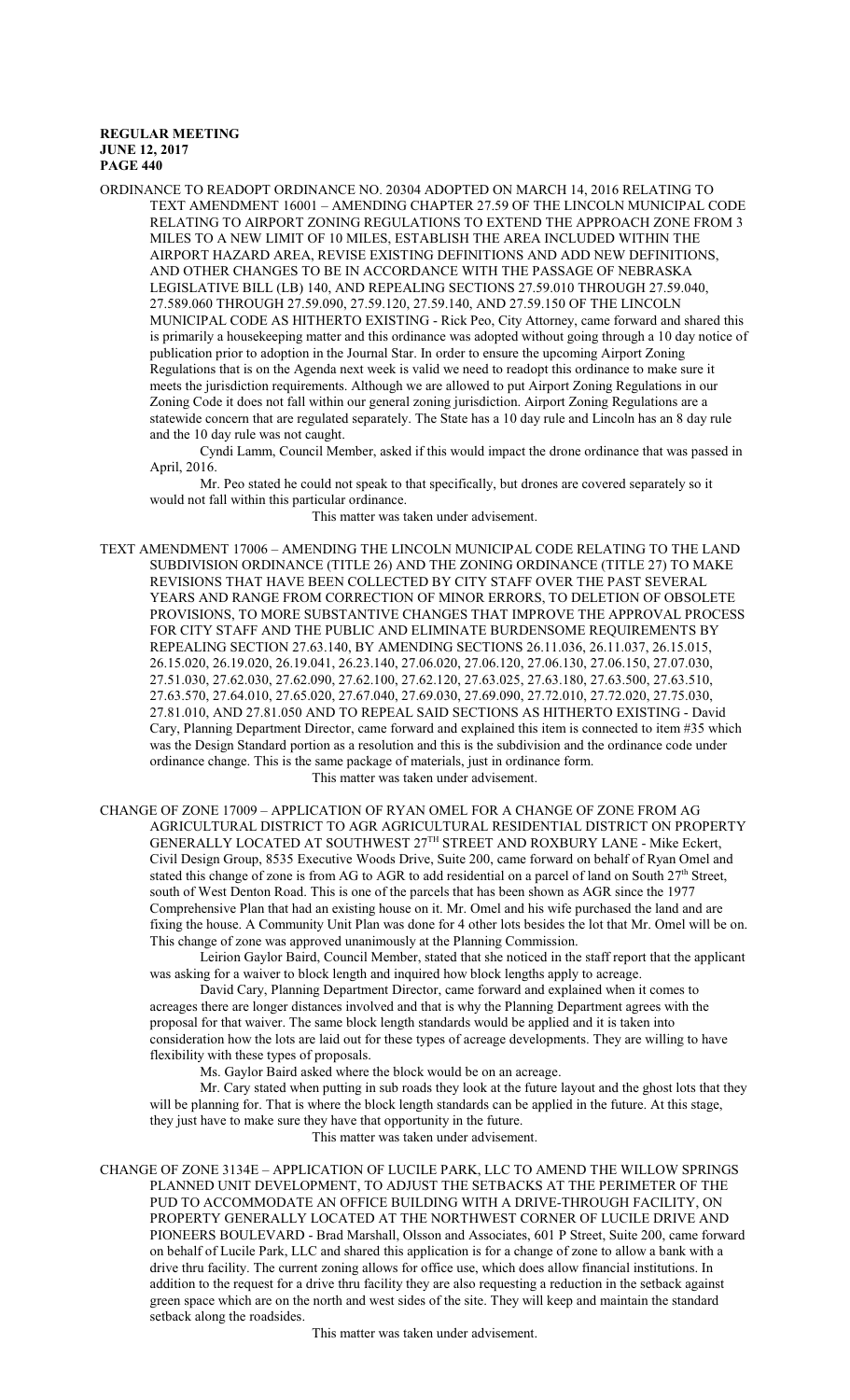TEXT AMENDMENT 17010 – AMENDING TITLE 27 OF THE LINCOLN MUNICIPAL CODE ("ZONING CODE") BY AMENDING SECTION 27.02.040 TO DELETE THE DEFINITION OF COMMERCIAL SOLAR ENERGY CONVERSION SYSTEM; BY AMENDING SECTION 27.02.200 TO ADD DEFINITIONS FOR SOLAR ENERGY CONVERSION SYSTEM LARGE AND SOLAR ENERGY CONVERSION SYSTEM SMALL; BY AMENDING SECTION 27.06.090 TO AMEND THE UTILITY USE GROUP TABLE TO STRIKE COMMERCIAL SOLAR ENERGY CONVERSION SYSTEM AS A LISTED USE TYPE, TO ADD SOLAR ENERGY CONVERSION SYSTEM (LARGE) AS A LISTED USE TYPE ALLOWED BY SPECIAL PERMIT IN THE AG DISTRICT AND AS A PERMITTED USE IN THE H-2 THROUGH H-4 AND I-1 THROUGH I-3 DISTRICTS, AND TO ADD SOLAR ENERGY CONVERSION SYSTEM (SMALL) AS A LISTED USE TYPE ALLOWED BY SPECIAL PERMIT IN THE AGR, R-1 THROUGH R-8, O-1 THROUGH O-3, AND RT DISTRICTS AND AS A PERMITTED USE IN ALL OTHER DISTRICTS; BY AMENDING SECTION 27.63.830 TO ALLOW LARGE SOLAR ENERGY CONVERSION SYSTEM AS A PERMITTED SPECIAL USE IN THE AG DISTRICT AND TO ALLOW SMALL SOLAR ENERGY CONVERSION SYSTEM AS A SPECIAL PERMITTED USE IN THE AGR, R-1 THROUGH R-8, O-1 THROUGH O-3, AND RT DISTRICTS AND TO PROVIDE CONDITIONS FOR SUCH USES; AND REPEALING SECTIONS 27.02.040, 27.02.200, 27.06.090, AND 27.63.830 AS HITHERTO EXISTING - David Cary, Planning Department Director, came forward and explained this is pertaining to a proposed change to allow for different types of solar projects in the City to provide for both, large and small solar projects. Currently, the code only allows for just a single Commercial Solar Energy Conversion System. This specific project is in the Capital Beach area and a special permit is coming forward at a future date, but there is a need for a code amendment to allow what is being proposed. The breaking point would be at the 100 kilowatt area, consistent with how LES looks at these. This is also consistent with how much power is used on projects for wind energy. On a site by itself, this will allow for the conversion system for solar. This also proposes that in the AGR, R1-R8, O1-O3 and RT districts go through a special permit process to ensure that those districts close to residential areas have the extra level of review before an approval is given. They will allow the B1-B5, H1-H4 and I1-I3 districts to be permitted without a special permit. A lot of this is to allow the City to be open to solar power systems. Jon Camp, Council Member, inquired about the size of the panels that will be used.

Mr. Cary stated the panel sizes range, but there is a limitation within this process to limit them to no higher than 20 feet at their highest angle. The height limit within a single family residential is 35 feet. Discussion followed.

Leirion Gaylor Baird, Council Member, asked about screening and if a panel is on the roof, it cannot be screened with a 6 foot fence.

Mr. Cary explained in the case of the Capital Beach project, the panels would be on the ground. What the level of screening would provide is that you would not see the structure implanted into the ground effectively. Discussion followed.

Terry Wittler, 1945 Surfside Drive, came forward in support.

This matter was taken under advisement.

# **COUNCIL ACTION**

### **REPORTS OF CITY OFFICERS**

APPOINTING LISA R. HALE TO THE LINCOLN CITY LIBRARY BOARD FOR A TERM EXPIRING AUGUST 31, 2021 - CLERK read the following resolution, introduced by Leirion Gaylor Baird, who moved its adoption:<br>A-90489 BE IT RES

BE IT RESOLVED by the City Council of the City of Lincoln, Nebraska:

That the appointment of Lisa R. Hale to the Lincoln City Library Board, for a term expiring August 31, 2021, is hereby approved.

Introduced by Leirion Gaylor Baird Seconded by Eskridge & carried by the following vote: AYES: Camp, Christensen, Eskridge, Gaylor Baird, Lamm, Raybould, Shobe; NAYS: None.

REAPPOINTING VANCE BEHRENS AND JAMES LANGE TO THE BUILDING CODE BOARD OF APPEALS FOR TERMS EXPIRING APRIL 1, 2020 - CLERK read the following resolution, introduced by Leirion Gaylor Baird, who moved its adoption:

A-90490 BE IT RESOLVED by the City Council of the City of Lincoln, Nebraska:

That the reappointments of Vance Behrens and James Lange to the Building Code Board of Appeals, for terms expiring April 1, 2020, are hereby approved.

Introduced by Leirion Gaylor Baird

Seconded by Eskridge & carried by the following vote: AYES: Camp, Christensen, Eskridge, Gaylor Baird, Lamm, Raybould, Shobe; NAYS: None.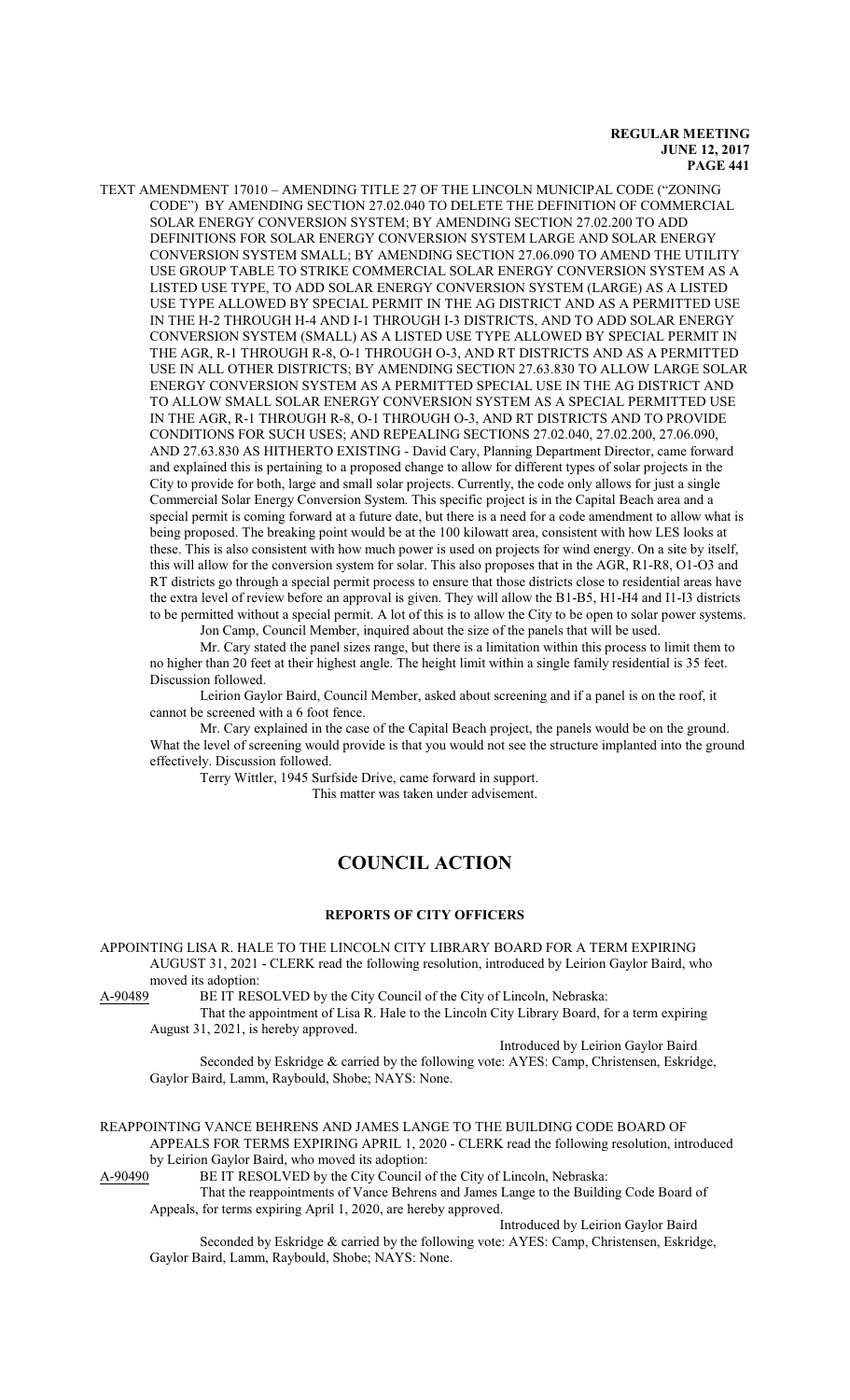REAPPOINTING JACQUELYN MILLER TO THE LINCOLN-LANCASTER COUNTY BOARD OF HEALTH FOR A TERM EXPIRING APRIL 15, 2020 - CLERK read the following resolution, introduced by Leirion Gaylor Baird, who moved its adoption:

A-90491 BE IT RESOLVED by the City Council of the City of Lincoln, Nebraska:

That the reappointment of Jacquelyn Miller to the Lincoln-Lancaster County Board of Health, for a term expiring April 15, 2020, is hereby approved.

Introduced by Leirion Gaylor Baird

Seconded by Eskridge & carried by the following vote: AYES: Camp, Christensen, Eskridge, Gaylor Baird, Lamm, Raybould, Shobe; NAYS: None.

REAPPOINTING BILL AVERY TO THE LINCOLN-LANCASTER COUNTY BOARD OF HEALTH FOR A TERM EXPIRING JANUARY 1, 2020 - CLERK read the following resolution, introduced by Leirion Gaylor Baird, who moved its adoption:<br>A-90492 BE IT RESOLVED by the Cit

BE IT RESOLVED by the City Council of the City of Lincoln, Nebraska:

That the reappointment of Bill Avery to the Lincoln-Lancaster County Board of Health, for a term expiring January 1, 2020, is hereby approved

Introduced by Leirion Gaylor Baird Seconded by Eskridge & carried by the following vote: AYES: Camp, Christensen, Eskridge, Gaylor Baird, Lamm, Raybould, Shobe; NAYS: None.

APPOINTING BENNIE SHOBE TO THE MULTICULTURAL ADVISORY COMMITTEE FOR A TERM EXPIRING MAY 31, 2020 - CLERK read the following resolution, introduced by Leirion Gaylor Baird, who moved its adoption:

A-90493 BE IT RESOLVED by the City Council of the City of Lincoln, Nebraska: That the appointment of Bennie Shobe to the Multicultural Advisory Committee, for a term expiring May 31, 2020, is hereby approved.

Introduced by Leirion Gaylor Baird Seconded by Eskridge & carried by the following vote: AYES: Camp, Christensen, Eskridge, Gaylor Baird, Lamm, Raybould, Shobe; NAYS: None.

REAPPOINTING CYNDI LAMM AND JANE RAYBOULD TO THE CITY PERFORMANCE AUDIT COMMITTEE FOR TERMS EXPIRING MAY 31, 2019 - CLERK read the following resolution, introduced by Leirion Gaylor Baird, who moved its adoption:

A-90494 BE IT RESOLVED by the City Council of the City of Lincoln, Nebraska:

That the reappointments of Cyndi Lamm and Jane Raybould to the City Performance Audit Committee, for terms expiring May 31, 2019, are hereby approved.

Introduced by Leirion Gaylor Baird Seconded by Eskridge & carried by the following vote: AYES: Camp, Christensen, Eskridge, Gaylor Baird, Lamm, Raybould, Shobe; NAYS: None.

APPOINTING BENNIE SHOBE TO THE CITY PERFORMANCE AUDIT COMMITTEE FOR A TERM EXPIRING MAY 31, 2019 - CLERK read the following resolution, introduced by Leirion Gaylor Baird, who moved its adoption:

A-90495 BE IT RESOLVED by the City Council of the City of Lincoln, Nebraska:

That the appointment of Bennie Shobe to the City Performance Audit Committee, for a term expiring May 31, 2019, is hereby approved.

Introduced by Leirion Gaylor Baird Seconded by Eskridge & carried by the following vote: AYES: Camp, Christensen, Eskridge, Gaylor Baird, Lamm, Raybould, Shobe; NAYS: None.

REAPPOINTING CYNDI LAMM, ROY CHRISTENSEN, AND JANE RAYBOULD TO THE RAILROAD TRANSPORTATION SAFETY DISTRICT FOR TERMS EXPIRING MAY 31, 2018 - CLERK read the following resolution, introduced by Leirion Gaylor Baird, who moved its adoption:

A-90496 BE IT RESOLVED by the City Council of the City of Lincoln, Nebraska:

That the reappointments of Cyndi Lamm, Roy Christensen, and Jane Raybould to the Railroad Transportation Safety District, for terms expiring May 31, 2018, are hereby approved. Introduced by Leirion Gaylor Baird

Seconded by Eskridge & carried by the following vote: AYES: Camp, Christensen, Eskridge, Gaylor Baird, Lamm, Raybould, Shobe; NAYS: None.

APPOINTING BENNIE SHOBE TO THE LINCOLN-LANCASTER COUNTY BOARD OF HEALTH FOR A TERM EXPIRING MAY 31, 2020 - CLERK read the following resolution, introduced by Leirion Gaylor Baird, who moved its adoption:<br>A-90497 BE IT RESOLVED by

BE IT RESOLVED by the City Council of the City of Lincoln, Nebraska:

That the appointment of Bennie Shobe to the Lincoln-Lancaster County Board of Health, for a term expiring May 31, 2020, is hereby approved.

Introduced by Leirion Gaylor Baird

Seconded by Eskridge & carried by the following vote: AYES: Camp, Christensen, Eskridge, Gaylor Baird, Lamm, Raybould, Shobe; NAYS: None.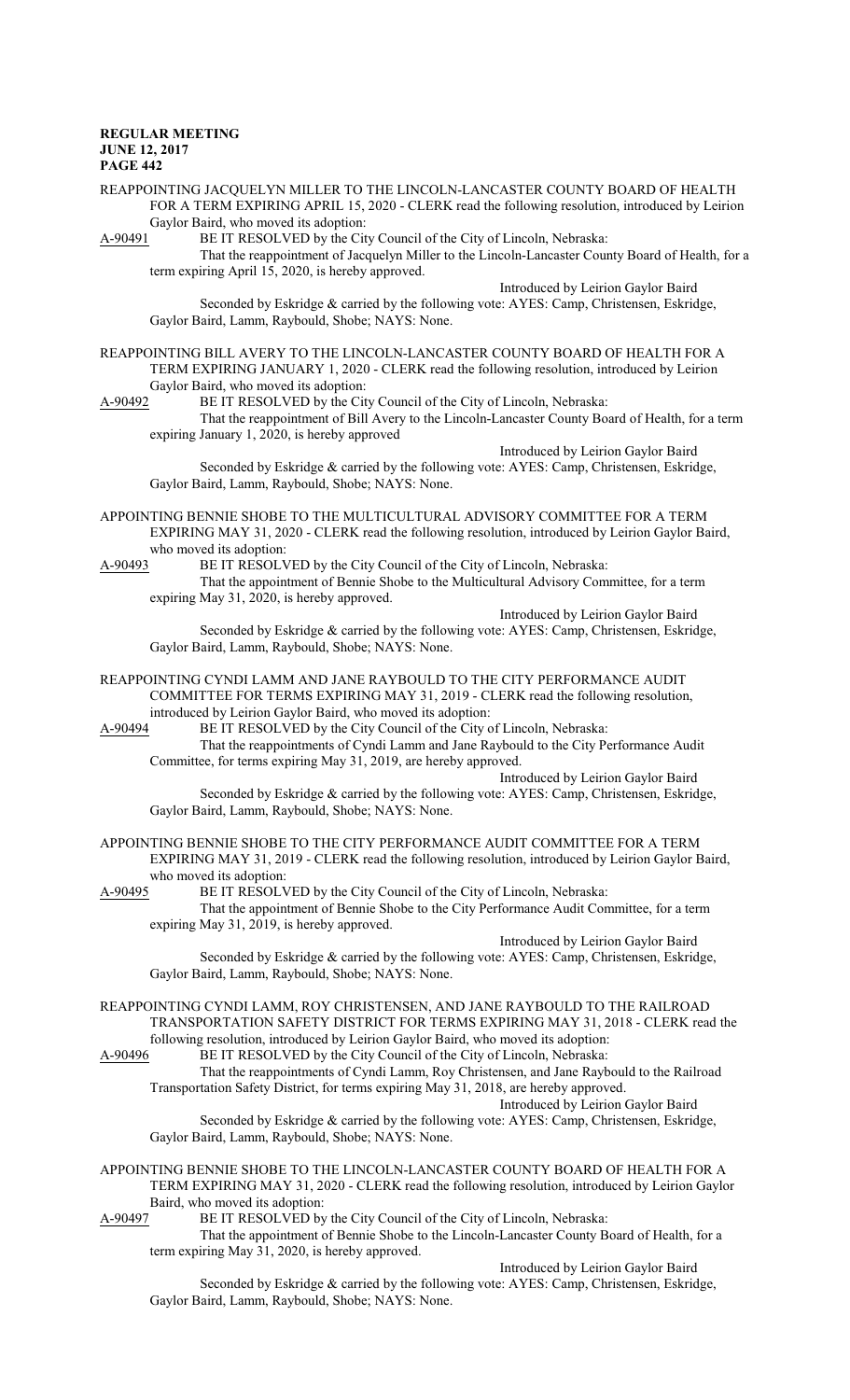REAPPOINTING LEIRION GAYLOR BAIRD TO THE JOINT BUDGET COMMITTEE FOR A TERM EXPIRING MAY 31, 2019 - CLERK read the following resolution, introduced by Leirion Gaylor Baird, who moved its adoption:<br>A-90498 BE IT RESOLV

BE IT RESOLVED by the City Council of the City of Lincoln, Nebraska:

That the reappointment of Leirion Gaylor Baird to the Joint Budget Committee, for a term expiring May 31, 2019, is hereby approved.

Introduced by Leirion Gaylor Baird

Seconded by Eskridge & carried by the following vote: AYES: Camp, Christensen, Eskridge, Gaylor Baird, Lamm, Raybould, Shobe; NAYS: None.

APPOINTING LEIRION GAYLOR BAIRD TO THE PARKS AND RECREATION ADVISORY BOARD FOR A TERM EXPIRING MAY 31, 2018 - CLERK read the following resolution, introduced by Leirion Gaylor Baird, who moved its adoption:<br>A-90499 BE IT RESOLVED by

BE IT RESOLVED by the City Council of the City of Lincoln, Nebraska:

That the appointment of Leirion Gaylor Baird to the Parks and Recreation Advisory Board, for a term expiring May 31, 2018, is hereby approved.

Introduced by Leirion Gaylor Baird Seconded by Eskridge & carried by the following vote: AYES: Camp, Christensen, Eskridge, Gaylor Baird, Lamm, Raybould, Shobe; NAYS: None.

APPOINTING CYNDI LAMM TO THE TELECOMMUNICATION/CABLE TELEVISION ADVISORY BOARD FOR A TERM EXPIRING JULY 1, 2018 - CLERK read the following resolution, introduced by Leirion Gaylor Baird, who moved its adoption:<br>A-90500 BE IT RESOLVED by the Cit

BE IT RESOLVED by the City Council of the City of Lincoln, Nebraska: That the appointment of Cyndi Lamm to the Telecommunication/Cable Television Advisory Board, for a term expiring July 1, 2018, is hereby approved.

Introduced by Leirion Gaylor Baird Seconded by Eskridge & carried by the following vote: AYES: Camp, Christensen, Eskridge, Gaylor Baird, Lamm, Raybould, Shobe; NAYS: None.

APPROVING AN INTERLOCAL AGREEMENT BETWEEN LINCOLN POLICE DEPARTMENT AND NEBRASKA STATE PATROL TO CONTINUE NSP'S PARTICIPATION IN THE LINCOLN-LANCASTER COUNTY NARCOTICS TASK FORCE - CLERK read the following resolution, introduced by Leirion Gaylor Baird, who moved its adoption:

A-90501 BE IT RESOLVED by the City Council of the City of Lincoln, Nebraska:

That the attached Interlocal Cooperation Agreement between the City of Lincoln, on behalf of the Lincoln Police Department, and the State of Nebraska, on behalf of the Nebraska State Patrol (NSP), to continue NSP's participation in the Lincoln-Lancaster County Narcotics Task Force, upon the terms and conditions set forth in said Agreement, which is attached hereto marked as Attachment "A", is hereby approved and the Mayor is authorized to execute the same on behalf of the City of Lincoln.

The City Clerk is directed to forward an original executed Interlocal Cooperation Agreement to Tonya Peters, Assistant City Attorney, for approval and execution by the Nebraska State Patrol.

Introduced by Leirion Gaylor Baird Seconded by Eskridge & carried by the following vote: AYES: Camp, Christensen, Eskridge, Gaylor Baird, Lamm, Raybould, Shobe; NAYS: None.

APPROVING A PROGRAM SERVICES AGREEMENT BETWEEN THE CITY OF LINCOLN ON BEHALF OF THE LINCOLN-LANCASTER COUNTY HEALTH DEPARTMENT AND THE NEBRASKA DEPARTMENT OF HEALTH AND HUMAN SERVICES FOR THE EVERY WOMEN MATTERS PROGRAM FOR A TERM OF JULY 1, 2017 THROUGH JUNE 30, 2022 - CLERK read the following resolution, introduced by Leirion Gaylor Baird, who moved its adoption:<br>A-90502 BE IT RESOLVED by the City Council of the City of Lincoln.

BE IT RESOLVED by the City Council of the City of Lincoln, Nebraska:

That the attached Program Services Agreement between the City of Lincoln, on behalf of the Lincoln-Lancaster County Health Department, and the Nebraska Department of Health and Human Services for the Every Woman Matters Program for a term of July 1, 2017 through June 30, 2022, in accordance with the terms, conditions, and assurances contained in said Program Services Agreement is hereby approved and the Mayor is hereby authorized to execute the Program Service Agreement on behalf of the City.

The City Clerk is directed to return an executed copy of the Agreement to Charlotte Burke, Interim Director of the Lincoln Lancaster County Health Department, for execution by the Nebraska Department of Health and Human Services.

Introduced by Leirion Gaylor Baird

Seconded by Eskridge & carried by the following vote: AYES: Camp, Christensen, Eskridge, Gaylor Baird, Lamm, Raybould, Shobe; NAYS: None.

AFFIDAVIT OF MAILING FOR BOARD OF EQUALIZATION SPECIAL ASSESSMENT GROUP II - WATER DISTRICT 1208 & WATER DISTRICT 1209 TO BE HELD ON MONDAY, JUNE 26, 2017, AT 5:30 P.M. - CLERK presented said report which was placed on file in the Office of the City Clerk.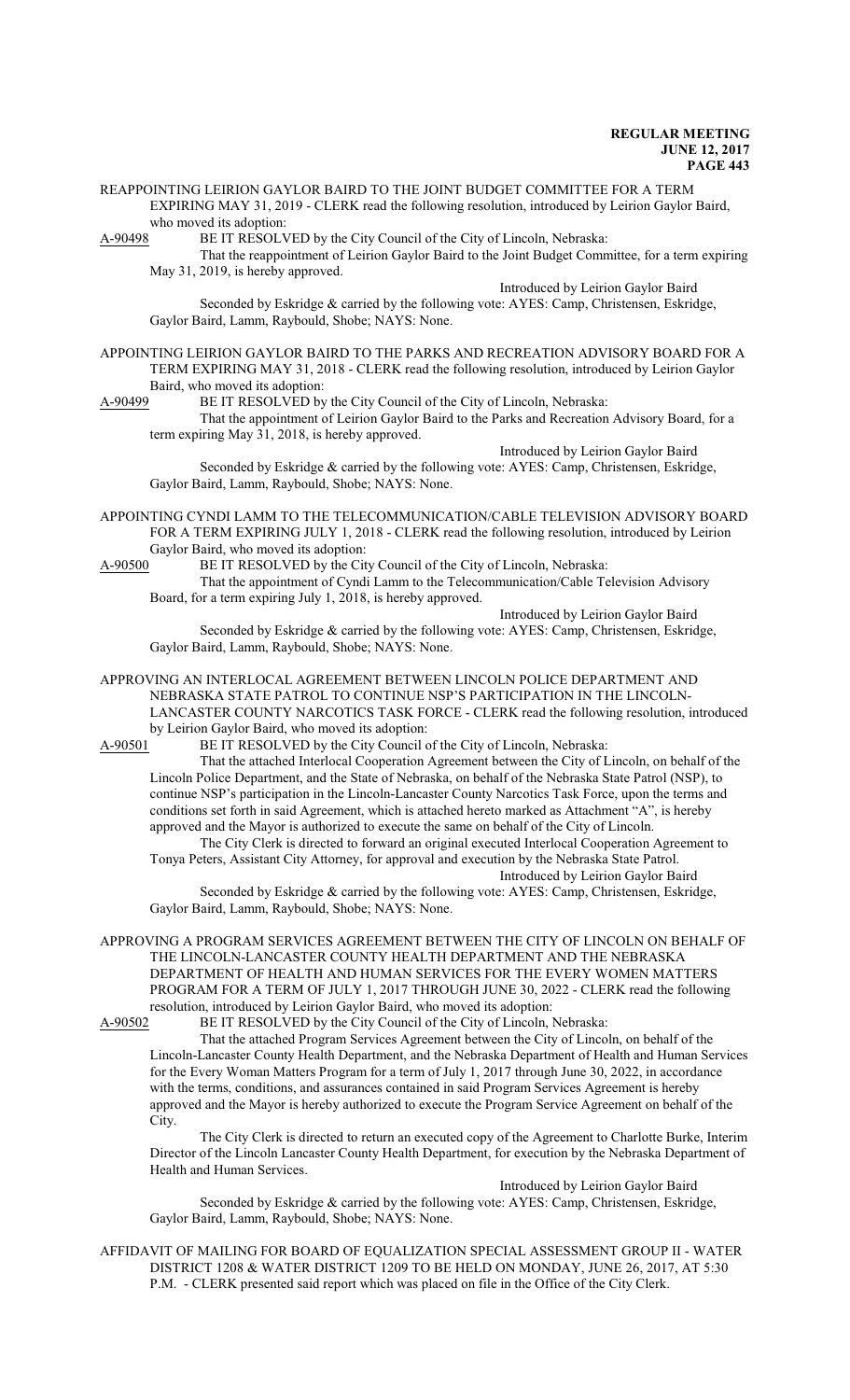### APPROVING THE DISTRIBUTION OF FUNDS REPRESENTING INTEREST EARNINGS ON SHORT-TERM INVESTMENTS OF IDLE FUNDS DURING THE MONTH ENDED APRIL 30, 2017 - CLERK read the following resolution, introduced by Jane Raybould, who moved its adoption:

A-90503 BE IT RESOLVED by the City Council of the City of Lincoln, Nebraska:

That during the month ended April 30, 2017 \$128,958.09 was earned from the investments of "IDLE FUNDS". The same is hereby distributed to the various funds on a pro-rata basis using the balance of each fund and allocating a portion of the interest on the ratio that such balance bears to the total of all fund balances.

Introduced by Jane Raybould

Seconded by Eskridge & carried by the following vote: AYES: Camp, Christensen, Eskridge, Gaylor Baird, Lamm, Raybould, Shobe; NAYS: None.

REPORT FROM THE CITY TREASURER OF CITY CASH ON HAND AT THE CLOSE OF BUSINESS APRIL 30, 2017 - CLERK presented said report which was placed on file in the Office of the City Clerk. **(5-21)**

## **PETITIONS & COMMUNICATIONS**

- SETTING THE HEARING DATE OF MONDAY, JUNE 26, 2017 AT 5:30 P.M. ON THE MANAGER APPLICATION OF MICHAEL L. STARKEY FOR WHITEHEAD OIL DBA U-STOP 27 AT 1301 SOUTH STREET - CLERK read the following resolution, introduced by Jane Raybould, who moved its adoption:<br>A-90504 I
- BE IT RESOLVED by the City Council, of the City of Lincoln, that a hearing date is hereby set for Monday, June 26, 2017, at 5:30 p.m. or as soon thereafter as possible in the City Council Chambers, County-City Building, 555 S. 10th St., Lincoln, NE for the Manager Application of Michael L. Starkey for Whitehead Oil Company dba U-Stop 27 at1301 South Street.
	- If the Police Dept. is unable to complete the investigation by said time, a new hearing date will be set.

Introduced by Jane Raybould

Seconded by Eskridge & carried by the following vote: AYES: Camp, Christensen, Eskridge, Gaylor Baird, Lamm, Raybould, Shobe; NAYS: None.

- SETTING THE HEARING DATE OF MONDAY, JUNE 26, 2017 AT 5:30 P.M. ON THE MANAGER APPLICATION OF KAREN BRUYETTE FOR WHITEHEAD OIL DBA U-STOP 15 AT 7100 PIONEERS BLVD - CLERK read the following resolution, introduced by Jane Raybould, who moved its adoption:
- A-90505 BE IT RESOLVED by the City Council, of the City of Lincoln, that a hearing date is hereby set for Monday, June 26, 2017, at 5:30 p.m. or as soon thereafter as possible in the City Council Chambers, County-City Building, 555 S. 10th St., Lincoln, NE for the Manager Application of Karen Bruyette for Whitehead Oil Company dba U-Stop 15 at 7100 Pioneers Blvd.

If the Police Dept. is unable to complete the investigation by said time, a new hearing date will be set.

Introduced by Jane Raybould Seconded by Eskridge & carried by the following vote: AYES: Camp, Christensen, Eskridge, Gaylor Baird, Lamm, Raybould, Shobe; NAYS: None.

SETTING THE HEARING DATE OF MONDAY, JUNE 26, 2017 AT 5:30 P.M. ON THE MANAGER APPLICATION OF JUNE A. WEEDMAN FOR WHITEHEAD OIL DBA U-STOP 5 AT 8231 E "O" STREET - CLERK read the following resolution, introduced by Jane Raybould, who moved its adoption:<br>A-90506 BE IT RESOLVED by the City Council, of the City of Lincoln, that a hearing date is hereby set BE IT RESOLVED by the City Council, of the City of Lincoln, that a hearing date is hereby set

for Monday, June 26, 2017, at 5:30 p.m. or as soon thereafter as possible in the City Council Chambers, County-City Building, 555 S. 10th St., Lincoln, NE for the Manager Application of June A. Weedman for Whitehead Oil dba U-Stop 5 at 8231 E 'O' Street.

If the Police Dept. is unable to complete the investigation by said time, a new hearing date will be set.

Introduced by Jane Raybould

Seconded by Eskridge & carried by the following vote: AYES: Camp, Christensen, Eskridge, Gaylor Baird, Lamm, Raybould, Shobe; NAYS: None.

SETTING THE HEARING DATE OF MONDAY, JUNE 26, 2017 AT 5:30 P.M. ON THE MANAGER APPLICATION OF HEATH WOLTER FOR WHITEHEAD OIL DBA U-STOP 6 AT 942 S.  $27^{\text{TH}}$ STREET - CLERK read the following resolution, introduced by Jane Raybould, who moved its adoption: A-90518 BE IT RESOLVED by the City Council, of the City of Lincoln, that a hearing date is hereby set

for Monday, June 26, 2017, at 5:30 p.m. or as soon thereafter as possible in the City Council Chambers, County-City Building, 555 S. 10th St., Lincoln, NE for the Manager Application of Heath Wolter for Whitehead Oil Company dba U-Stop 6 at 942 S. 27<sup>th</sup> Street.

If the Police Dept. is unable to complete the investigation by said time, a new hearing date will be set.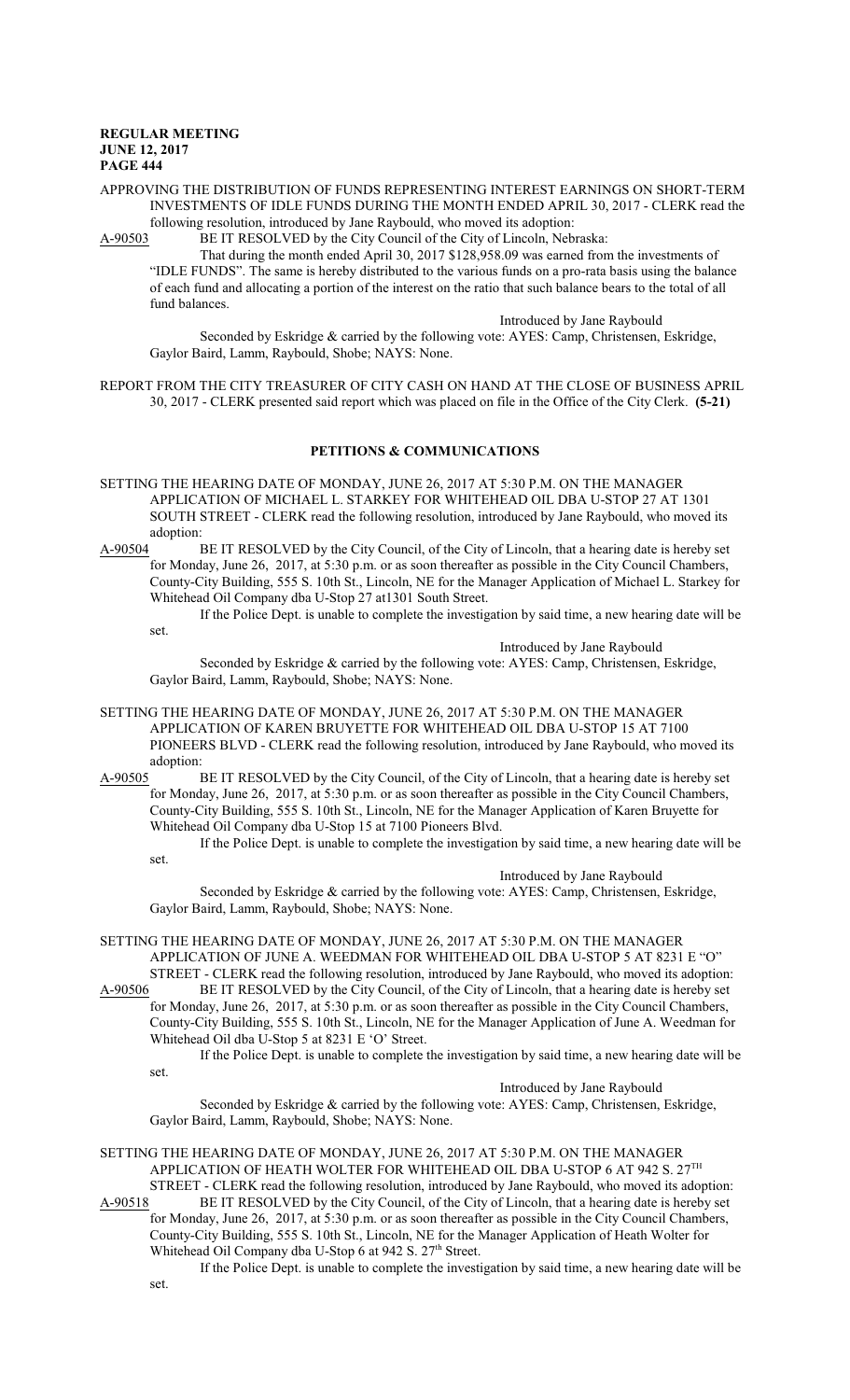Introduced by Jane Raybould

Seconded by Eskridge & carried by the following vote: AYES: Camp, Christensen, Eskridge, Gaylor Baird, Lamm, Raybould, Shobe; NAYS: None.

SETTING THE HEARING DATE OF MONDAY, JUNE 26, 2017 AT 5:30 P.M. ON THE MANAGER APPLICATION OF LAURIE A. MADSEN FOR WHITEHEAD OIL DBA U-STOP 18 AT 110 W. "O" STREET - CLERK read the following resolution, introduced by Jane Raybould, who moved its adoption:

A-90507 BE IT RESOLVED by the City Council, of the City of Lincoln, that a hearing date is hereby set for Monday, June 26, 2017, at 5:30 p.m. or as soon thereafter as possible in the City Council Chambers, County-City Building, 555 S. 10th St., Lincoln, NE for the Manager Application of Laurie A. Madsen for Whitehead Oil dba U-Stop 18 at 110 W. 'O' Street.

If the Police Dept. is unable to complete the investigation by said time, a new hearing date will be set.

Introduced by Jane Raybould

Seconded by Eskridge & carried by the following vote: AYES: Camp, Christensen, Eskridge, Gaylor Baird, Lamm, Raybould, Shobe; NAYS: None.

SETTING THE HEARING DATE OF MONDAY, JUNE 26, 2017 AT 5:30 P.M. ON THE MANAGER APPLICATION OF HEATHER L. CASEBOLT FOR LOF LINCOLN TRS LLC DBA COUNTRY INN AND SUITES BY CARLSON AT 5353 N.  $27<sup>TH</sup>$  STREET - CLERK read the following resolution, introduced by Jane Raybould, who moved its adoption:

A-90508 BE IT RESOLVED by the City Council, of the City of Lincoln, that a hearing date is hereby set for Monday, June 26, 2017, at 5:30 p.m. or as soon thereafter as possible in the City Council Chambers, County-City Building, 555 S. 10th St., Lincoln, NE for the Manager Application of Heather L. Casebolt for LOF LINCOLN TRS LLC dba Country Inn & Sutes by Carlson at 5353 N. 27<sup>th</sup> Street. If the Police Dept. is unable to complete the investigation by said time, a new hearing date will be

set.

Introduced by Jane Raybould

Seconded by Eskridge & carried by the following vote: AYES: Camp, Christensen, Eskridge, Gaylor Baird, Lamm, Raybould, Shobe; NAYS: None.

SETTING THE HEARING DATE OF MONDAY, JUNE 26, 2017 AT 5:30 P.M. ON THE MANAGER APPLICATION OF LISA M. KNOELL FOR BPC NEBRASKA INC. DBA BOSS' PIZZA & CHICKEN AT 1000 SAUNDERS AVENUE - CLERK read the following resolution, introduced by Jane Raybould, who moved its adoption:

A-90509 BE IT RESOLVED by the City Council, of the City of Lincoln, that a hearing date is hereby set for Monday, June 26, 2017, at 5:30 p.m. or as soon thereafter as possible in the City Council Chambers, County-City Building, 555 S. 10th St., Lincoln, NE for the Manager Application of Lisa M. Knoell for BPC Nebraska Inc. dba Boss' Pizza & Chicken at 1000 Saunders Avenue.

If the Police Dept. is unable to complete the investigation by said time, a new hearing date will be set.

Introduced by Jane Raybould

Seconded by Eskridge & carried by the following vote: AYES: Camp, Christensen, Eskridge, Gaylor Baird, Lamm, Raybould, Shobe; NAYS: None.

## **THE FOLLOWING WERE REFERRED TO THE PLANNING DEPT.:**

Administrative Amendment No. 17016, to Final Plat No. 99039, Black Forest Estates Addition, approved by the Planning Director on May 23, 2017, to extend the time for two years to install required paving, generally located at S. 62<sup>nd</sup> Street and Old Cheney Road.

Administrative Amendment No. 17024, to Use Permit No. 123E, Landmark Corporate Centre, approved by the Planning Director on June 1, 2017, to adjust lot boundary internal setbacks for within the former Lot 16, generally located at N. 33 rd Street and Oxbow Circle.

# **LIQUOR RESOLUTIONS**

APPLICATION OF FAREWAY STORES, INC. DBA FAREWAY MEAT MARKET #175 FOR A CLASS C LIQUOR LICENSE AT 3033 SOUTH 84<sup>TH</sup> STREET - CLERK read the following resolution, introduced

by Jon Camp, who moved its adoption for approval:<br>A-90510 BE IT RESOLVED by the City Council of BE IT RESOLVED by the City Council of the City of Lincoln, Nebraska:

That after hearing duly had as required by law, consideration of the facts of this application, the Nebraska Liquor Control Act, and the pertinent City ordinances, the City Council recommends that the application of Fareway Stores, Inc. dba Fareway Meat Market #175 for a Class "C" liquor license at 3033 South 84th Street, Lincoln, Nebraska, for the license period ending October 31, 2017, be approved with the condition that:

1. Applicant must successfully complete the responsible beverage server training course required by Section 5.04.035 of the Lincoln Municipal Code within 30 days of approval of this resolution.

2. All employees must possess a valid Responsible Beverage Server/Seller Permit as required by Section 5.04.124 of the Lincoln Municipal Code.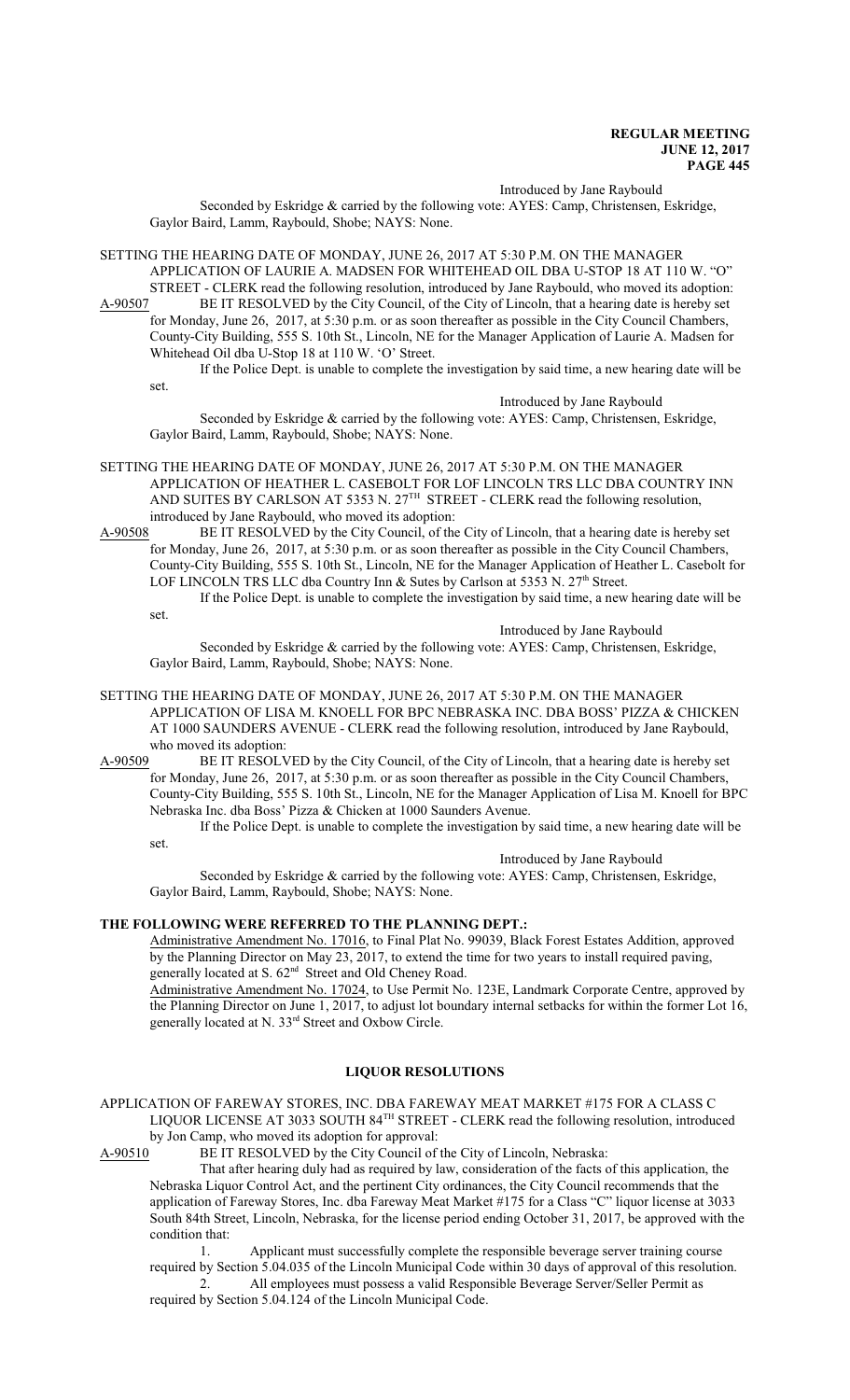3. The premises must comply in every respect with all city and state regulations. The City Clerk is directed to transmit a copy of this resolution to the Nebraska Liquor Control Commission.

Introduced by Jon Camp

Seconded by Gaylor Baird & carried by the following vote: AYES: Camp, Christensen, Eskridge, Gaylor Baird, Lamm, Raybould, Shobe; NAYS: None.

MANAGER APPLICATION OF JOEL E. WYMORE FOR FAREWAY STORES, INC. DBA FAREWAY MEAT MARKET #175 AT 3033 SOUTH 84<sup>TH</sup> STREET - CLERK read the following resolution, introduced by Jon Camp, who moved its adoption for approval:

A-90511 WHEREAS, Fareway Stores, Inc. dba Fareway Meat Market #175 located at 3303 South 84<sup>th</sup> Street, Lincoln, Nebraska has been approved for a Retail Class "C" liquor license, and now requests that Joel E. Wymore be named manager;

WHEREAS, Joel E. Wymore appears to be a fit and proper person to manage said business. NOW, THEREFORE, BE IT RESOLVED by the City Council of the City of Lincoln, Nebraska: That after hearing duly had as required by law, consideration of the facts of this application, the Nebraska Liquor Control Act, and the pertinent City ordinances, the City Council recommends that Joel E. Wymore be approved as manager of this business for said licensee.

The City Clerk is directed to transmit a copy of this resolution to the Nebraska Liquor Control Commission.

Introduced by Jon Camp Seconded by Gaylor Baird & carried by the following vote: AYES: Camp, Christensen, Eskridge, Gaylor Baird, Lamm, Raybould, Shobe; NAYS: None.

APPLICATION OF HQR LLC DBA PIEZANO'S FOR A CLASS I LIQUOR LICENSE AT 2740 SOUTH STREET - CLERK read the following resolution, introduced by Jon Camp, who moved its adoption for

approval:<br>A-90512 H

BE IT RESOLVED by the City Council of the City of Lincoln, Nebraska:

That after hearing duly had as required by law, consideration of the facts of this application, the Nebraska Liquor Control Act, and the pertinent City ordinances, the City Council recommends that the application of HQR, LLC dba Piezano's for a Class "I" liquor license at 2740 South Street, Lincoln, Nebraska, for the license period ending April 30, 2018, be approved with the condition that:

1. Applicant must successfully complete the responsible beverage server training course required by Section 5.04.035 of the Lincoln Municipal Code within 30 days of approval of this resolution. 2. All employees must possess a valid Responsible Beverage Server/Seller Permit as

required by Section 5.04.124 of the Lincoln Municipal Code.

3. The premises must comply in every respect with all city and state regulations. The City Clerk is directed to transmit a copy of this resolution to the Nebraska Liquor Control Commission.

Introduced by Jon Camp

Seconded by Gaylor Baird & carried by the following vote: AYES: Camp, Christensen, Eskridge, Gaylor Baird, Lamm, Raybould, Shobe; NAYS: None.

MANAGER APPLICATION OF MATTHEW M. QUINTERO FOR HQR LLC DBA PIEZANO'S AT 2740 SOUTH STREET - CLERK read the following resolution, introduced by Jon Camp, who moved its adoption for approval:

A-90513 WHEREAS, HQR, LLC dba Piezano's located at 2740 South Street Lincoln, Nebraska has been approved for a Retail Class "I" liquor license, and now requests that Matthew M. Quintero be named manager;

WHEREAS, Matthew M. Quintero appears to be a fit and proper person to manage said business. NOW, THEREFORE, BE IT RESOLVED by the City Council of the City of Lincoln, Nebraska: That after hearing duly had as required by law, consideration of the facts of this application, the Nebraska Liquor Control Act, and the pertinent City ordinances, the City Council recommends that

Matthew M. Quintero be approved as manager of this business for said licensee.

The City Clerk is directed to transmit a copy of this resolution to the Nebraska Liquor Control Commission.

Introduced by Jon Camp

Seconded by Gaylor Baird & carried by the following vote: AYES: Camp, Christensen, Eskridge, Gaylor Baird, Lamm, Raybould, Shobe; NAYS: None.

APPLICATION OF ZOO BAR FOR A SPECIAL DESIGNATED LICENSE TO COVER AN OUTDOOR AREA MEASURING APPROXIMATELY 438 FEET BY 267 FEET AT 14 TH STREET BETWEEN O AND P STREETS ON JULY 7, 2017 BETWEEN 4:00 P.M. AND 1:00 A.M. AND JULY 8, 2017 BETWEEN NOON AND 1:00 A.M. - CLERK read the following resolution, introduced by Jon Camp, who moved its adoption for approval: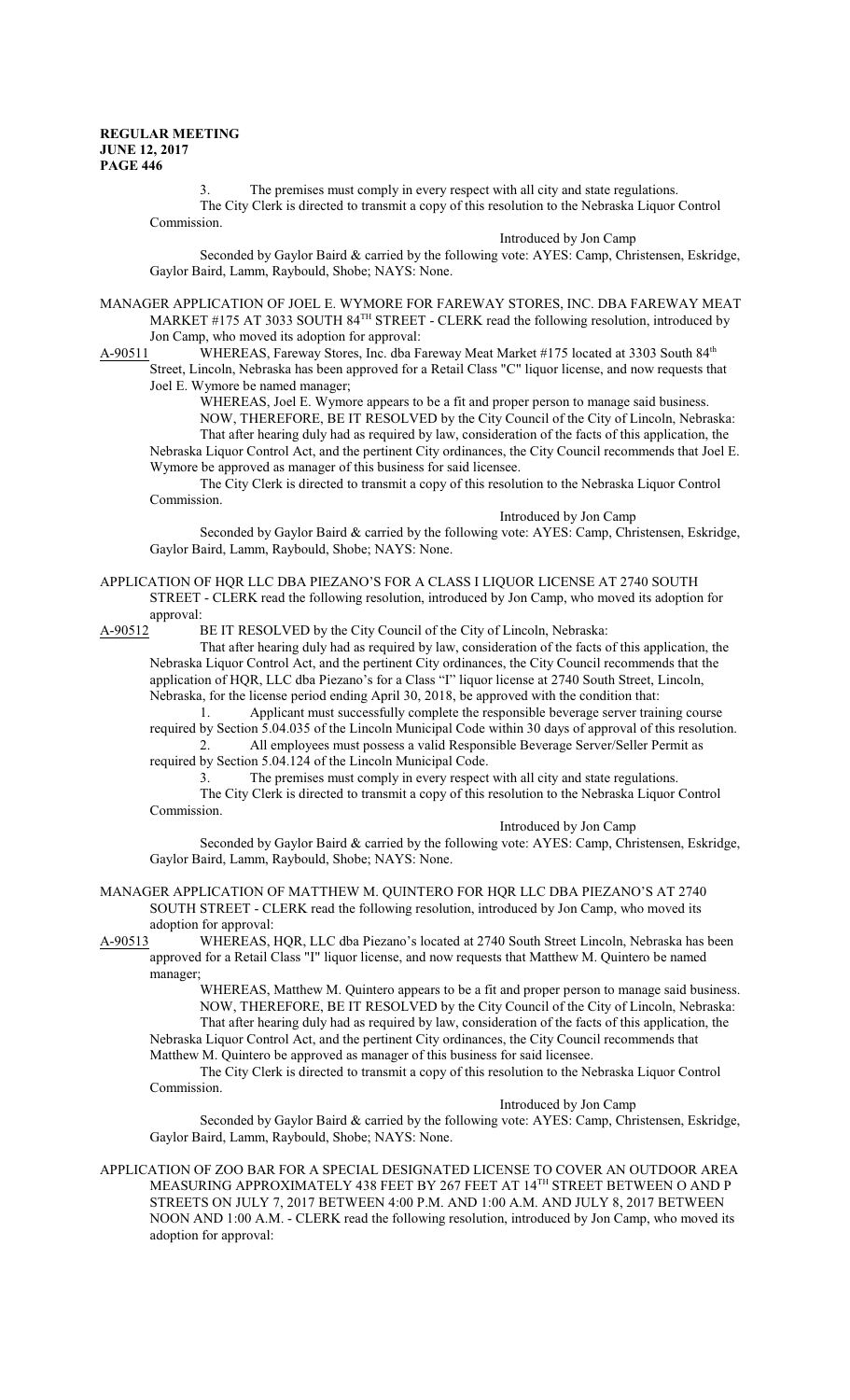## A-90514 BE IT RESOLVED by the City Council of the City of Lincoln, Nebraska:

That after hearing duly had as required by law, consideration of the facts of this application, the Nebraska Liquor Control Act, and the pertinent City ordinances, the City Council recommends that the application of Zoo Bar for a special designated license to cover an outdoor area measuring approximately 438 feet by 267 feet at 14th Street between O and P Streets, Lincoln, Nebraska, on July 7, 2017, between the hours of 4:00 p.m. and 1:00 a.m. and July 8, 2017, between the hours of noon and 1:00 a.m., be approved with the condition that the premises complies in every respect with all City and State regulations and with the following requirements:

1. Identification to be checked, wristbands required on all parties wishing to consume

alcohol.

- 2. Adequate security shall be provided for the event.
- 3. The area requested for the permit shall be separated from the public by a fence or other means.

Responsible alcohol service practices shall be followed.

BE IT FURTHER RESOLVED the City Clerk is directed to transmit a copy of this resolution to the Nebraska Liquor Control Commission.

Introduced by Jon Camp Seconded by Gaylor Baird & carried by the following vote: AYES: Camp, Christensen, Eskridge, Gaylor Baird, Lamm, Raybould, Shobe; NAYS: None.

#### **PUBLIC HEARING - RESOLUTIONS**

ACCEPTING THE REPORT OF NEW AND PENDING CLAIMS AGAINST THE CITY AND APPROVING DISPOSITION OF CLAIMS SET FORTH FOR THE PERIOD OF MAY 16-31, 2017 - PRIOR to reading:

CAMP Move to amend Bill No. 17R-149 in the following manner: One Line 10, the claim of Cynthia Swanson should be removed from the list of DENIED

CLAIMS.

Seconded by Raybould & carried by the following vote: AYES: Camp, Christensen, Eskridge, Gaylor Baird, Lamm, Raybould, Shobe; NAYS: None.

CLERK Read the following resolution, introduced by Leirion Gaylor Baird, who moved its adoption: A-90515 BE IT RESOLVED by the City Council of the City of Lincoln, Nebraska:

That the claims listed in the attached report, marked as Exhibit "A", dated June 1, 2017, of various new and pending tort claims filed against the City of Lincoln with the Office of the City Attorney or the Office of the City Clerk, as well as claims which have been disposed of, are hereby received as required by Neb. Rev. Stat. § 13-905 (Reissue 1997). The dispositions of claims by the Office of the City Attorney, as shown by the attached report, are hereby approved:

| DENIED CLAIMS              |                 | LITIGATION SETTLEMENT |             |
|----------------------------|-----------------|-----------------------|-------------|
| <del>Cynthia Swanson</del> | <del>NAS*</del> | Michael Bradstreet    | \$19,000.00 |
| Kevin Keith-               | \$250.00        |                       |             |
| * No Amount Specified      |                 |                       |             |

The City Attorney is hereby directed to mail to the various claimants listed herein a copy of this resolution which shows the final disposition of their claim.

Introduced by Leirion Gaylor Baird

Seconded by Eskridge & carried by the following vote: AYES: Camp, Christensen, Eskridge, Gaylor Baird, Lamm, Raybould, Shobe; NAYS: None.

#### APPROVING AN INTERLOCAL AGREEMENT BETWEEN THE CITY, LANCASTER COUNTY, AND SAUNDERS COUNTY FOR THE DEVELOPMENT OF A LOCAL WORKFORCE INVESTMENT SYSTEM - CLERK read the following resolution, introduced by Leirion Gaylor Baird, who moved its adoption:

A-90516 BE IT RESOLVED by the City Council of the City of Lincoln, Nebraska:

1. That the attached Interlocal Agreement between the City of Lincoln, the County of Lancaster, Nebraska, and the County of Saunders, Nebraska for the establishment of a Local Workforce Development Area and a system to perform the responsibilities set forth in the Workforce Innovation and Opportunity Act of 2014, in accordance with the terms and conditions contained in said Agreement, is hereby approved and the Mayor is authorized to execute the same on behalf of the City of Lincoln.

2. That the provisions of the attached Agreement, upon execution and approval as provided therein, shall supercede and replace the Agreement approved under Resolution No. A-88142 on March 19, 2014.

The City Clerk is directed to return all executed copies of the Interlocal Agreement to Jan Norlander-Jensen, Mayor's Office, for transmittal to the other parties for necessary signatures. Introduced by Leirion Gaylor Baird

Seconded by Shobe & carried by the following vote: AYES: Camp, Christensen, Eskridge, Gaylor Baird, Lamm, Raybould, Shobe; NAYS: None.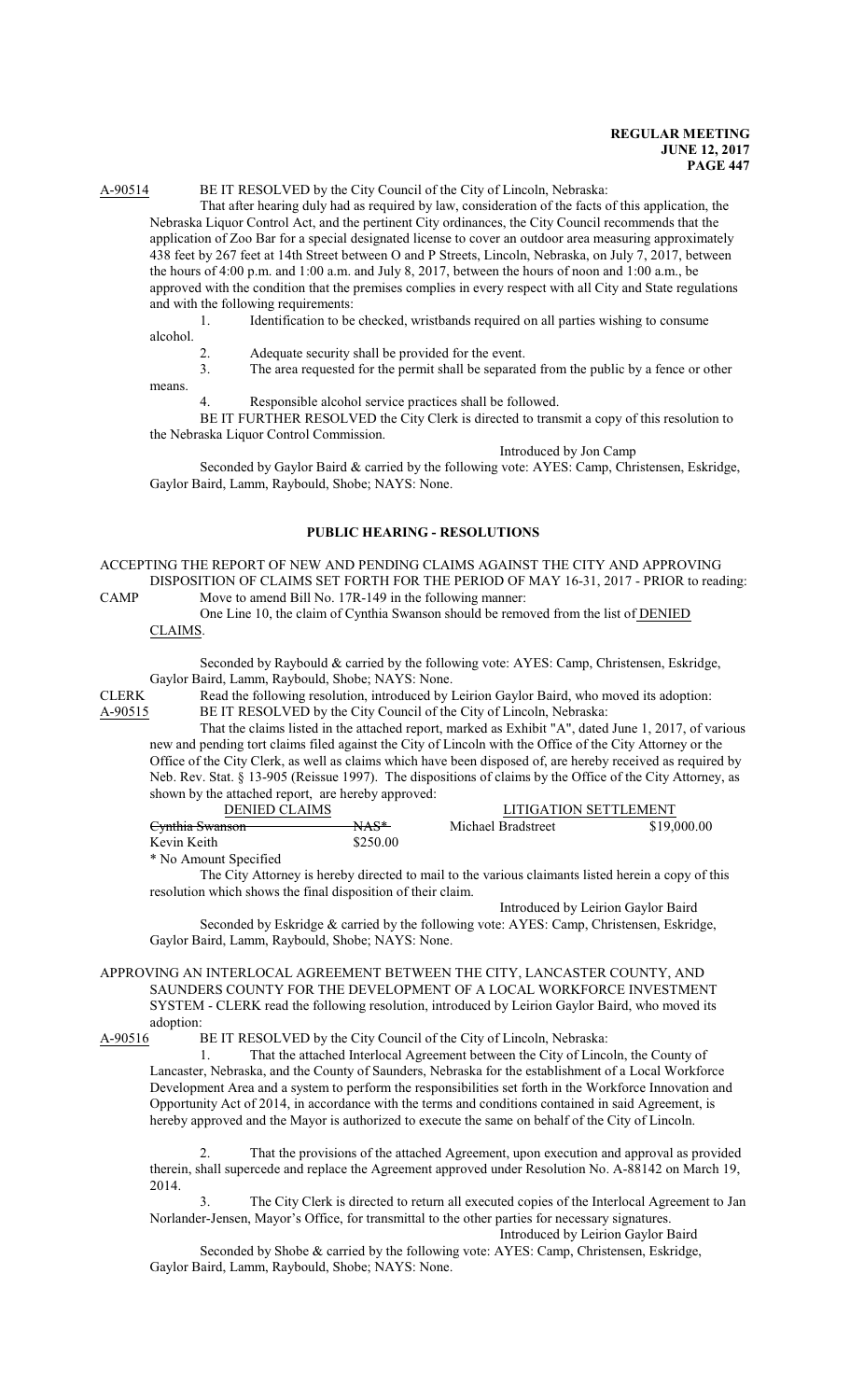AUTHORIZING A TRANSFER OF APPROPRIATIONS IN THE AMOUNT OF \$25,000 FROM MISCELLANEOUS BUDGET/CONTINGENCY TO GENERAL EXPENSE TO SPONSOR THE NEBRASKA 150<sup>TH</sup> CELEBRATION - CLERK read the following resolution, introduced by Leirion Gaylor

Baird, who moved its adoption:

A-90517 WHEREAS, public events create and build community identity and generate economic activity that benefits the entire City of Lincoln; and

WHEREAS, the celebration of our shared culture and history enhances bonds and strengthens the community spirit that makes Lincoln a special place to live; and

WHEREAS, the State of Nebraska's 150th birthday presents a unique opportunity to honor our heritage, celebrate our growth, and plan for our future; and

WHEREAS, the commemoration of this historic occasion and celebration of the great State of Nebraska and our diverse history and cultures will engage, educate, and inspire our citizens and leave a legacy for future generations; and

WHEREAS, "The Salute to the Good Life" event on the newly renovated Centennial Mall, scheduled for September 22nd and 23rd, will be a fitting culmination and exclamation point to the 2017 150th Statehood anniversary celebration, including live entertainment, fireworks, and a light show extravaganza at the Capitol and the largest Husker Tailgate party that the state has ever seen, along with cultural activities and other family-friendly venues as part of the UNL homecoming weekend in Lincoln; and

WHEREAS, Nebraskans from across the State will visit Lincoln to participate in the "Salute to the Good Life" event, increasing tourism spending at local Lincoln businesses; and

WHEREAS, the Convention and Visitors Bureau seeks to increase tourism spending and promote economic development in Lancaster County and is allocating \$25,000.00 to match a Nebraska 150 Celebration contribution by the City of Lincoln.

NOW THEREFORE, BE IT RESOLVED by the City Council of the City of Lincoln, Nebraska as follows:

1. That the City Council authorizes the appropriation of \$25,000 (twenty-five thousand dollars) to support and sponsor the Nebraska 150 Celebration.

2. That a transfer of appropriations in the amount of \$25,000 (twenty-five thousand dollars) from the City's 2016-17 allocation of Miscellaneous Budget/Contingency funding (18001.5989) to General Expense (18002.5966) be authorized in order to sponsor the Nebraska 150 Celebration and the Finance Director is authorized to make such transfer upon passage of this resolution.

Introduced by Leirion Gaylor Baird Seconded by Raybould & carried by the following vote: AYES: Camp, Christensen, Eskridge, Gaylor Baird, Lamm, Raybould, Shobe; NAYS: None.

TEXT AMENDMENT 17006 – AMENDING TITLE 3 DESIGN STANDARDS FOR ZONING REGULATIONS BY REPEALING CHAPTER 3.05 GENERAL REQUIREMENTS FOR SUBMISSION OF AN ENVIRONMENTAL IMPACT STATEMENT FOR B-5 PLANNED REGIONAL BUSINESS DISTRICT; BY REPEALING CHAPTER 3.15 STANDARDS FOR BANKS AND OTHER FINANCIAL INSTITUTIONS DRIVE-IN TELLER FACILITIES IN THE O-1 DISTRICT; AND BY REPEALING CHAPTER 3.20 SIGNAGE FOR HISTORIC BUILDING REUSE BY SPECIAL PERMIT; BY REPEALING CHAPTER 3.25 STANDARDS FOR EXCEEDING MAXIMUM HEIGHT BY SPECIAL PERMIT (SECTION 27.63.220 – CHURCH STEEPLES, TOWERS, ORNAMENTAL SPIRES AND SECTION 27.63.250 – PERMITTED USE); BY REPEALING CHAPTER 3.60 DESIGN STANDARDS FOR CONSTRUCTION, DEVELOPMENT AND MAINTENANCE OF PARK LAND; AND BY REPEALING CHAPTER 3.80 TECHNOLOGY PARK DESIGN STANDARDS IN THEIR ENTIRETY AS SAID DESIGN STANDARDS ARE NOT NEEDED, NOR USED; AND AMENDING SECTION 7.1 PARKING LOTS, PARKING AREAS, AND DRIVING AISLES OF CHAPTER 3.50 DESIGN STANDARDS FOR SCREENING AND LANDSCAPING TO GRANT AN EXCEPTION FROM THE REQUIRED SCREENING ALONG THE PUBLIC RIGHT-OF-WAY WHEN THE PARKING AREA AND DRIVING AISLES ARE SET BACK 100 FEET OR MORE FROM THE NEAREST PUBLIC RIGHT-OF-WAY. **(6/5/17 - Public Hearing & Action cont'd to 6/19/17)**

#### **PUBLIC HEARING ORDINANCES - 2ND READING & RELATED RESOLUTIONS**

APPROVING A STARTRAN TRANSPORTATION AGREEMENT BETWEEN THE CITY OF LINCOLN AND THE UNIVERSITY OF NEBRASKA-LINCOLN FOR THE ROUTE #24-HOLDREGE AND ROUTE #25-VINE INTER-CAMPUS BUS SERVICE ROUTE FOR A FIVE YEAR TERM - CLERK read an ordinance, introduced by Leirion Gaylor Baird, whereas, StarTran has provided bus service (Route #24 – Holdrege and Route #25 - Vine) to the University of Nebraska - Lincoln in conjunction with the UNL Transportation Program since 1994, the second time.

ORDINANCE TO READOPT ORDINANCE NO. 20304 ADOPTED ON MARCH 14, 2016 RELATING TO TEXT AMENDMENT 16001 – AMENDING CHAPTER 27.59 OF THE LINCOLN MUNICIPAL CODE RELATING TO AIRPORT ZONING REGULATIONS TO EXTEND THE APPROACH ZONE FROM 3 MILES TO A NEW LIMIT OF 10 MILES, ESTABLISH THE AREA INCLUDED WITHIN THE AIRPORT HAZARD AREA, REVISE EXISTING DEFINITIONS AND ADD NEW DEFINITIONS,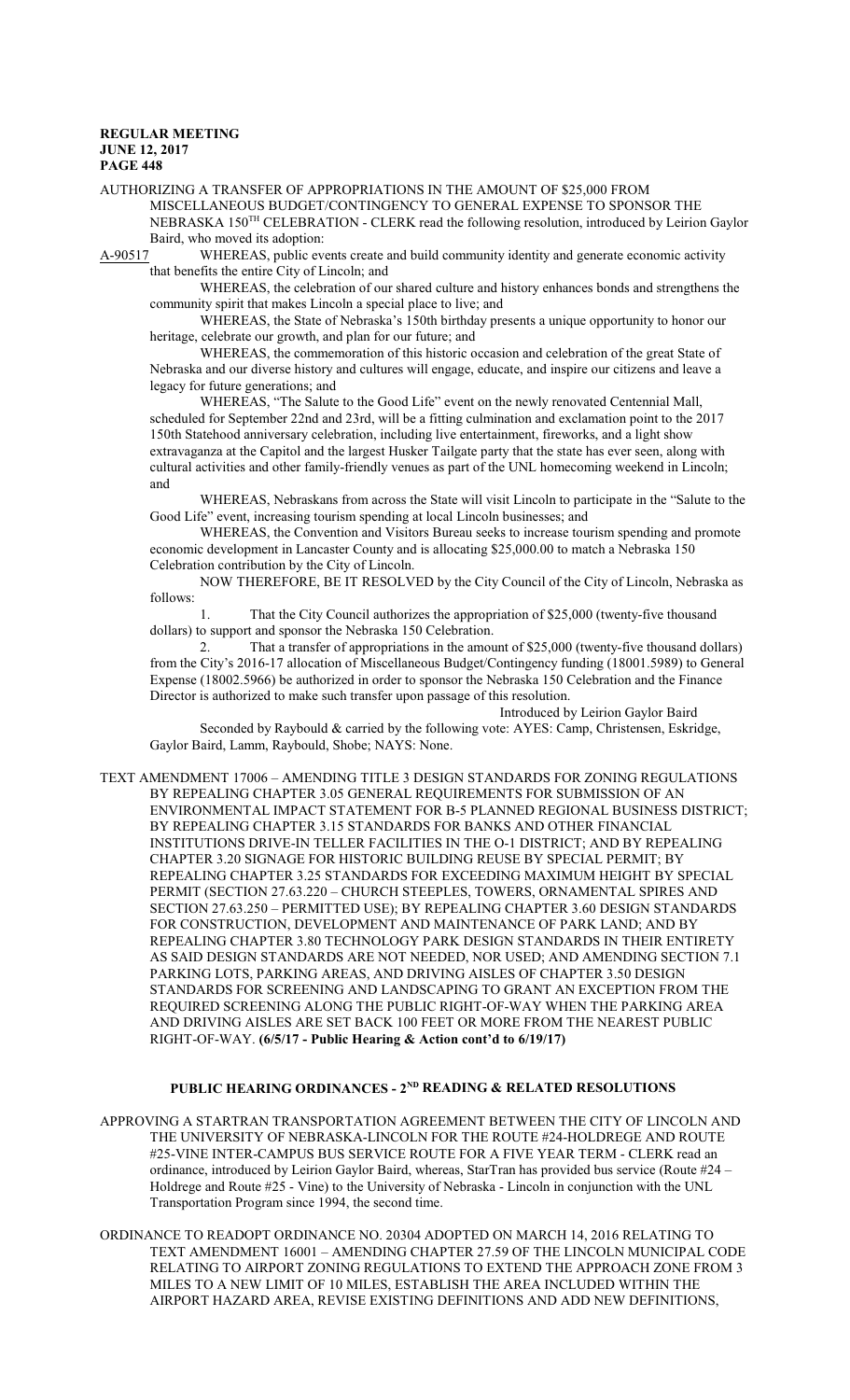AND OTHER CHANGES TO BE IN ACCORDANCE WITH THE PASSAGE OF NEBRASKA LEGISLATIVE BILL (LB) 140, AND REPEALING SECTIONS 27.59.010 THROUGH 27.59.040, 27.589.060 THROUGH 27.59.090, 27.59.120, 27.59.140, AND 27.59.150 OF THE LINCOLN MUNICIPAL CODE AS HITHERTO EXISTING - CLERK read an ordinance, introduced by Leirion Gaylor Baird, to readopt Ordinance No. 20304 adopted by the City Council on March 14, 2016 amending Chapter 27.59 of the Lincoln Municipal Code relating to Airport Zoning Regulations by amending Section 27.59.010 to revise existing definitions and add new definitions; amending Section 27.59.020 relating to location and boundaries by establishing the area included within the airport hazard area; amending Section 27.59.030 to establish and revise descriptions for the approach zones, the operation zones, the transition zones, and the turning zones; amending Section 27.59.040 relating to the height restrictions to revise language and change references; amending 27.59.060 requiring height permits within the airport hazard area under certain circumstances, and prohibiting the issuance of a height permit for structures or appurtenances that exceed the height restrictions as established by Chapter 27.59; amending Section 27.59.070 relating to airport hazards; amending Section 27.59.080 relating to nonconforming height; amending Section 27.59.090 relating to administration; amending Section 27.59.110 relating to powers of the Board of Zoning Appeals by increasing the number of votes required for action to four (4); amending Section 27.59.120 relating to the Airport Zoning Commission by updating statutory references; amending Section 27.59.140 relating to appeals from the Board of Zoning Appeals by updating statutory references; amending Section 27.59.150 relating to penalties for violations by deleting references to imprisonment and increasing the maximum fine to \$500.00; adopting a revised Lincoln Airport Zoning Map; and repealing Sections 27.59.010, 27.59.020, 27.59.030, 27.59.040, 27.59.060, 27.59.070, 27.59.080, 27.59.090, 27.59.110, 27.59.120, 27.59.140, and 27.59.150 as hitherto existing, the second time.

TEXT AMENDMENT 17006 – AMENDING THE LINCOLN MUNICIPAL CODE RELATING TO THE LAND SUBDIVISION ORDINANCE (TITLE 26) AND THE ZONING ORDINANCE (TITLE 27) TO MAKE REVISIONS THAT HAVE BEEN COLLECTED BY CITY STAFF OVER THE PAST SEVERAL YEARS AND RANGE FROM CORRECTION OF MINOR ERRORS, TO DELETION OF OBSOLETE PROVISIONS, TO MORE SUBSTANTIVE CHANGES THAT IMPROVE THE APPROVAL PROCESS FOR CITY STAFF AND THE PUBLIC AND ELIMINATE BURDENSOME REQUIREMENTS BY REPEALING SECTION 27.63.140, BY AMENDING SECTIONS 26.11.036, 26.11.037, 26.15.015, 26.15.020, 26.19.020, 26.19.041, 26.23.140, 27.06.020, 27.06.120, 27.06.130, 27.06.150, 27.07.030, 27.51.030, 27.62.030, 27.62.090, 27.62.100, 27.62.120, 27.63.025, 27.63.180, 27.63.500, 27.63.510, 27.63.570, 27.64.010, 27.65.020, 27.67.040, 27.69.030, 27.69.090, 27.72.010, 27.72.020, 27.75.030, 27.81.010, AND 27.81.050 AND TO REPEAL SAID SECTIONS AS HITHERTO EXISTING **(6/5/17 -** Public Hearing & Action cont'd to 6/19/17) - CLERK read an ordinance, introduced by Leirion Gaylor Baird, amending the Lincoln Municipal Code relating to the Land Subdivision Ordinance (Title 26) and the Zoning Ordinance (Title 27) to (A) amend the Land Subdivision Ordinance by amending Section 26.11.036 to modify the latest date the required notice of a public hearing on a preliminary plat is to be printed in a daily newspaper from at least 8 days to 5 days prior to the date of the hearing; by amending Section 26.11.037 to provide that notice of appeal from any action on a preliminary plat by the Planning Commission be filed with the Planning Director rather than the City Clerk; by amending Sections 26.15.015 and 26.15.020 to delete obsolete provisions pertaining to information to be included in preliminary plats submitted before March 1, 2000; by amending Section 26.19.020 to require a lien holder's acknowledgment and consent to the owner's offer of dedication in a final plat; by amending Section 26.19.041 to make references to a surveyor gender neutral; by amending Section 26.23.140 to delete the reference in Section 27.15.080 to a Table which no longer exists; and to provide additional requirements regarding when residential lots may front upon a private roadway or permanent public access easement; to (B) amend the Zoning Ordinance by amending Section 27.06.020 to allow the use of private driveways or access easements in any zoning district to provide ingress and egress to a premises located in a more restrictive zoning district, except that such use may not be located in a residential district unless such use of the residential district is approved through a community unit plan or planned unit development; by amending Section 27.06.120 to designate all use types listed in the Office Use Group Table as a conditional use in the I-3 zoning district; by amending Section 27.06.130 to designate retail sale in the Retail Sales and Services Use Group Table as a conditional use in the I-3 zoning district; by amending the Commercial Recreation and Entertainment Facilities Use Group Table in Section 27.06.150 to designate any use granted an amusement license as a conditional use in the AG Agricultural District; by amending Section 27.07.030 relating to permitted conditional uses in the AG Agricultural District to delete the provision that any use that the Lancaster County Board of Commissioners has approved by the granting of an amusement license shall be allowed as a permitted conditional use in the AG Agricultural District; by amending Section 27.51.030 by amending the Specific Use Regulations in the I-3 district to delete conditions for retail and office use more appropriately located in Chapter 27.62 – Conditional Uses; by amending Section 27.62.030 to provide that urban gardens as a conditional use in the Agricultural Use Group may have plants and accessory items for cultivation located in the front yard, but not structures; by amending Section 27.62.090 to provide that offices are a conditional use in the I-3 District and to provide conditions for such office uses; by amending Section 27.62.100 to provide additional conditions for retail use and office use in the I-3 district; by amending Section 27.62.120 to designate any use that the Lancaster County Board of Commissioners has approved by the granting of an amusement license as a permitted conditional use in the Commercial Recreation and Entertainment Facilities Use Group Table; by amending Section 27.63.025 to provide that notice of appeal from any action on a Special Permit by the Planning Commission be filed with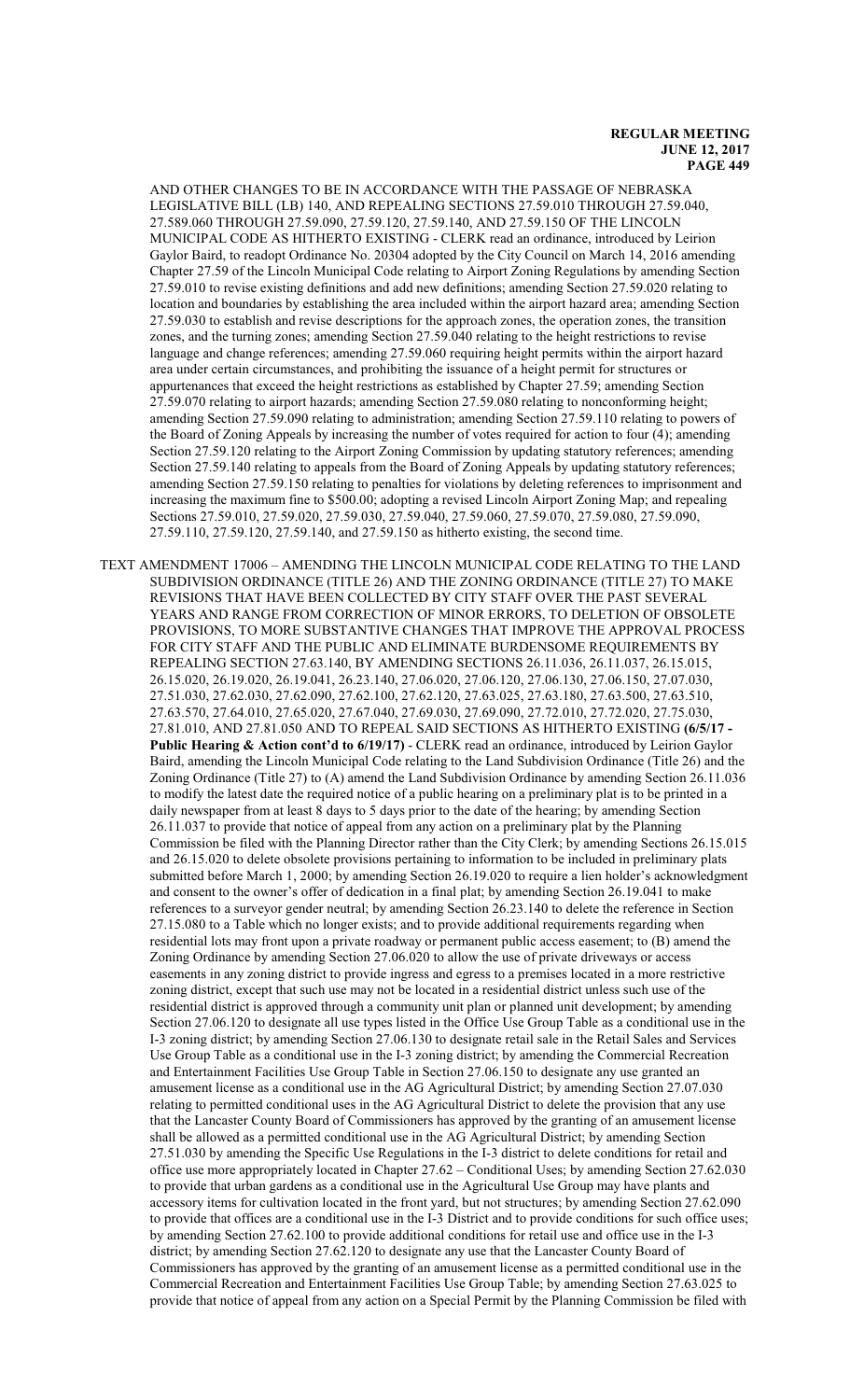the Planning Director rather than the City Clerk; repealing Section 27.63.140 to delete outdoor lighting for recreational facilities as a special permitted use; by amending Section 27.63.180 to change the name of the term "motor fuel sales facilities" to "motorized vehicle fuel sales facilities" and to change the name of the term "car washes" to "motorized vehicle wash facilities"; by amending Section 27.63.500 to revise the geographical description of certain entrance corridors from which salvage and recycling material kept outside of a building must have a setback of 500 feet; by amending Section 27.63.510 to add mausoleums as a special permitted use in the R-1 through R-8, H-1 through H-4, and B-1, B-2, and B-3 districts; by amending Section 27.63.570 to change incorrect abbreviations of the Day Night Average Sound Level (DNL) from Ldn to DNL; by amending Section 27.64.010 to provide that notice of appeal from any action on a use permit by the Planning Commission be filed with the Planning Director rather than the City Clerk; by amending Section 27.65.020 to provide that in a community unit plan proposed in the BTA Overlay District with underlying AG zoning created lots that are less than five acres in size shall comply with the maximum height and minimum lot requirements of the AGR district and to delete the reduced maximum allowed density for community unit plans on small tracts of land; by amending Section 27.67.040 to reduce the required parking for sale of alcoholic beverages for consumption on the premises in the B-1 and B-3 districts from one space per 100 square feet of floor area to one space per 200 square feet of floor area; by amending Section 27.69.030 to allow more than one wall sign per architectural elevation per building and to provide that the total square footage of all wall signs in the R-T, O-1, and O-2 districts per architectural elevation shall not exceed 25% of the total square footage of said architectural elevation; by amending Section 27.69.090 to clarify which street frontage the location of a wall sign is measured from; by amending Section 27.72.010 to clarify minimum lot requirements for nonstandard lots legally in existence as of May 9, 1979 and for small lots legally created thereafter, to eliminate the doctrine of merger of nonstandard lots to create a more conforming lot, and to allow certain uses of a lawful lot which is nonconforming with respect to frontage in the AGR district; by amending Section 27.72.020 to eliminate the exceptions in Table 27.72.020(b) providing additional side and rear yards requirements in the R-7 district for buildings over 35 feet in height and providing additional side yard requirements in the R-8 district for buildings over 45 feet in height; by amending Section 27.75.030 to increase the time allowed to file a notice of appeal to the Board of Zoning Appeals from 60 to 90 days; by amending Section 27.81.010 to add a reference in Subsection (e) to Chapter 27.06 and delete a reference to a non-existent Chapter 27.71; by amending Section 27.81.050 to modify the latest date required notice of a public hearing must be printed in a daily newspaper for public hearings to be held by the City Council, Planning Commission, Historic Preservation Commission, or Board of Zoning Appeals from at least 8 days to 5 days before the date of the hearing; and to repeal Sections 26.11.036, 26.11.037, 26.15.015, 26.15.020, 26.19.020, 26.19.041, 27.06.020, 27.06.120, 27.06.130, 27.06.150, 27.07.030, 27.51.030, 27.62.030, 27.62.090, 27.62.100, 27.62.120, 27.63.025, 27.63.180, 27.63.500, 27.63.510, 27.63.570, 27.64.010, 27.65.020, 27.67.040, 27.69.030, 27.69.090, 27.72.010, 27.72.020, 27.75.030, 27.81.010, and 27.81.050 as hitherto existing, the second time.

- CHANGE OF ZONE 17009 APPLICATION OF RYAN OMEL FOR A CHANGE OF ZONE FROM AG AGRICULTURAL DISTRICT TO AGR AGRICULTURAL RESIDENTIAL DISTRICT ON PROPERTY GENERALLY LOCATED AT SOUTHWEST 27 TH STREET AND ROXBURY LANE **(6/5/17 - Public Hearing & Action cont'd to 6/19/17)** - CLERK read an ordinance, introduced by Leirion Gaylor Baird, amending the Lincoln Zoning District Maps adopted by reference and made a part of Title 27 of the Lincoln Municipal Code, pursuant to Section 27.05.020 of the Lincoln Municipal Code, by changing the boundaries of the districts established and shown thereon, the second time.
- CHANGE OF ZONE 3134E APPLICATION OF LUCILE PARK, LLC TO AMEND THE WILLOW SPRINGS PLANNED UNIT DEVELOPMENT, TO ADJUST THE SETBACKS AT THE PERIMETER OF THE PUD TO ACCOMMODATE AN OFFICE BUILDING WITH A DRIVE-THROUGH FACILITY, ON PROPERTY GENERALLY LOCATED AT THE NORTHWEST CORNER OF LUCILE DRIVE AND PIONEERS BOULEVARD **(6/5/17 - Public Hearing & Action cont'd to 6/19/17)** - CLERK read an ordinance, introduced by Leirion Gaylor Baird, amending the Development Plan for Willow Springs Planned Unit Development to include property generally located at Pioneers Boulevard and Lucille Drive, and legally described as, the second time.
- TEXT AMENDMENT 17010 AMENDING TITLE 27 OF THE LINCOLN MUNICIPAL CODE ("ZONING CODE") BY AMENDING SECTION 27.02.040 TO DELETE THE DEFINITION OF COMMERCIAL SOLAR ENERGY CONVERSION SYSTEM; BY AMENDING SECTION 27.02.200 TO ADD DEFINITIONS FOR SOLAR ENERGY CONVERSION SYSTEM LARGE AND SOLAR ENERGY CONVERSION SYSTEM SMALL; BY AMENDING SECTION 27.06.090 TO AMEND THE UTILITY USE GROUP TABLE TO STRIKE COMMERCIAL SOLAR ENERGY CONVERSION SYSTEM AS A LISTED USE TYPE, TO ADD SOLAR ENERGY CONVERSION SYSTEM (LARGE) AS A LISTED USE TYPE ALLOWED BY SPECIAL PERMIT IN THE AG DISTRICT AND AS A PERMITTED USE IN THE H-2 THROUGH H-4 AND I-1 THROUGH I-3 DISTRICTS, AND TO ADD SOLAR ENERGY CONVERSION SYSTEM (SMALL) AS A LISTED USE TYPE ALLOWED BY SPECIAL PERMIT IN THE AGR, R-1 THROUGH R-8, O-1 THROUGH O-3, AND RT DISTRICTS AND AS A PERMITTED USE IN ALL OTHER DISTRICTS; BY AMENDING SECTION 27.63.830 TO ALLOW LARGE SOLAR ENERGY CONVERSION SYSTEM AS A PERMITTED SPECIAL USE IN THE AG DISTRICT AND TO ALLOW SMALL SOLAR ENERGY CONVERSION SYSTEM AS A SPECIAL PERMITTED USE IN THE AGR, R-1 THROUGH R-8, O-1 THROUGH O-3, AND RT DISTRICTS AND TO PROVIDE CONDITIONS FOR SUCH USES; AND REPEALING SECTIONS 27.02.040, 27.02.200, 27.06.090,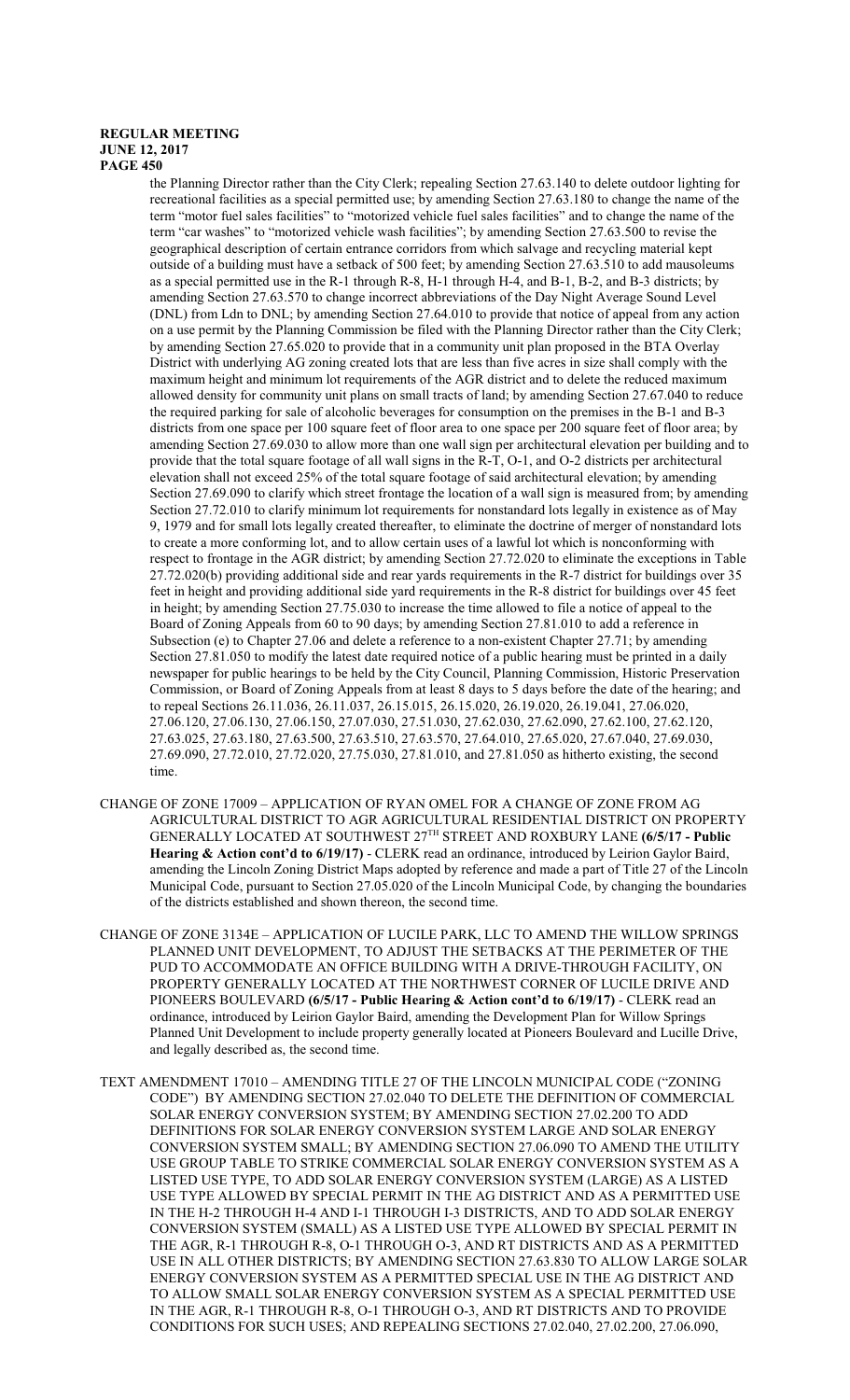AND 27.63.830 AS HITHERTO EXISTING **(6/5/17 - Public Hearing & Action cont'd to 6/19/17)** - CLERK read an ordinance, introduced by Leirion Gaylor Baird, amending Title 27 of the Lincoln Municipal Code ("Zoning Code") by amending Section 27.02.040 to delete the definition of Commercial Solar Energy Conversion System; by amending Section 27.02.200 to add definitions for Solar Energy Conversion System Large and Solar Energy Conversion System Small; by amending Section 27.06.090 to amend the Utility Use Group Table to strike Commercial Solar Energy Conversion System as a listed use type, to add Solar Energy Conversion System (Large) as a listed use type allowed by Special Permit in the AG District and as a permitted use in the H-2 through H-4 and I-1 through I-3 districts, and to add Solar Energy Conversion System (Small) as a listed use type allowed by Special Permit in the AGR, R-1 through R-8, O-1 through O-3, and RT districts and as a permitted use in all other districts; by amending Section 27.63.830 to allow Large Solar Energy Conversion System as a permitted special use in the AG district and to allow Small Solar Energy Conversion System as a special permitted use in the AGR, R-1 through R-8, O-1 through O-3, and RT districts and to provide conditions for such uses; and repealing Sections 27.02.040, 27.02.200, 27.06.090, and 27.63.830 as hitherto existing, the second time.

# **ORDINANCES - 3RD READING & RELATED RESOLUTIONS**

STREET & ALLEY VACATION 17003 – VACATING A PORTION OF THE SOUTH 16 $^{\text{TH}}$  STREET RIGHT-OF-AY DIRECTLY NORTH OF PINE LAKE ROAD - CLERK read an ordinance, introduced by Carl Eskridge, vacating a portion of South 16<sup>th</sup> Street right-of-way directly north of Pine Lake Road, located in the Northwest Quarter of Section 24, Township 9 North, Range 6 East of the 6<sup>th</sup> P.M., Lincoln, Lancaster County, Nebraska, and retaining title thereto in the City of Lincoln, Lancaster County, Nebraska, the third time.<br>ESKRIDGE

Moved to pass the ordinance as read.

Seconded by Lamm & carried by the following vote: AYES: Camp, Christensen, Eskridge, Gaylor Baird, Lamm, Raybould, Shobe; NAYS: None.

The ordinance, being numbered #**20501**, is recorded in Ordinance Book 33.

COMP. PLAN CONFORMANCE 17007 – DECLARING APPROXIMATELY 24,686 SQUARE FEET OF PROPERTY GENERALLY LOCATED AT 7701 GREYCLIFF DRIVE AS SURPLUS PROPERTY - PRIOR to reading:

GAYLOR BAIRD Moved to amend Bill No. 17-71 by substitution.

It should read as follows:

surplus.

AN ORDINANCE declaring City owned property generally located at 7701 Greycliff Drive as

BE IT ORDAINED by the City Council of the City of Lincoln, Nebraska:

Section 1. That the property generally located at 7701 Greycliff Drive and legally described as: Lot 1, Block 1 and Outlot A, Big Thomas Creek 2nd Addition, Lancaster County, Nebraska.

be and the same is hereby declared surplus and the conveyance thereof is hereby authorized. Section 2. That the proceeds from the sale of this property shall be placed in the City's advance acquisition fund and shall be credited to Lincoln Fire and Rescue to be used for the purchase of property for the location of future Lincoln Fire and Rescue stations.

Section 3. That this ordinance shall take effect and be in force from and after its passage and publication in one issue of a daily or weekly newspaper of general circulation in the City, according to law. Seconded by Raybould & carried by the following vote: AYES: Camp, Christensen, Eskridge,

Gaylor Baird, Lamm, Raybould, Shobe; NAYS: None.

CLERK Read an ordinance, introduced by Carl Eskridge, declaring approximately 24,686 square feet of City owned property generally located at 7701 Greycliff Drive as surplus, the third time.<br>ESKRIDGE Moved to pass the ordinance as amended.

Moved to pass the ordinance as amended.

Seconded by Raybould & carried by the following vote: AYES: Camp, Christensen, Eskridge, Gaylor Baird, Lamm, Raybould, Shobe; NAYS: None.

The ordinance, being numbered #**20502**, is recorded in Ordinance Book 33.

# **RESOLUTIONS - 1ST READING**

AMENDING THE BY-LAWS OF THE VETERANS MEMORIAL GARDEN ADVISORY COUNCIL REMOVING TERM LIMIT PROVISIONS FOR THE CHAIRPERSON AND THE VICE-CHAIRPERSON ON THE ADVISORY COUNCIL. *(CONSENT)*

APPOINTING CLAUDE FRERICHS TO THE VETERANS MEMORIAL GARDEN ADVISORY COUNCIL FOR A TERM EXPIRING NOVEMBER 1, 2019. *(CONSENT)*

REAPPOINTING DOUG KREIFELS TO THE BOARD OF MECHANICAL EXAMINERS FOR A TERM EXPIRING APRIL 4, 2020. *(CONSENT)*

#### REAPPOINTING MARGARET E.S. SCHIEFEN TO THE CITY PERSONNEL BOARD FOR A TERM EXPIRING JUNE 22, 2022. *(CONSENT)*